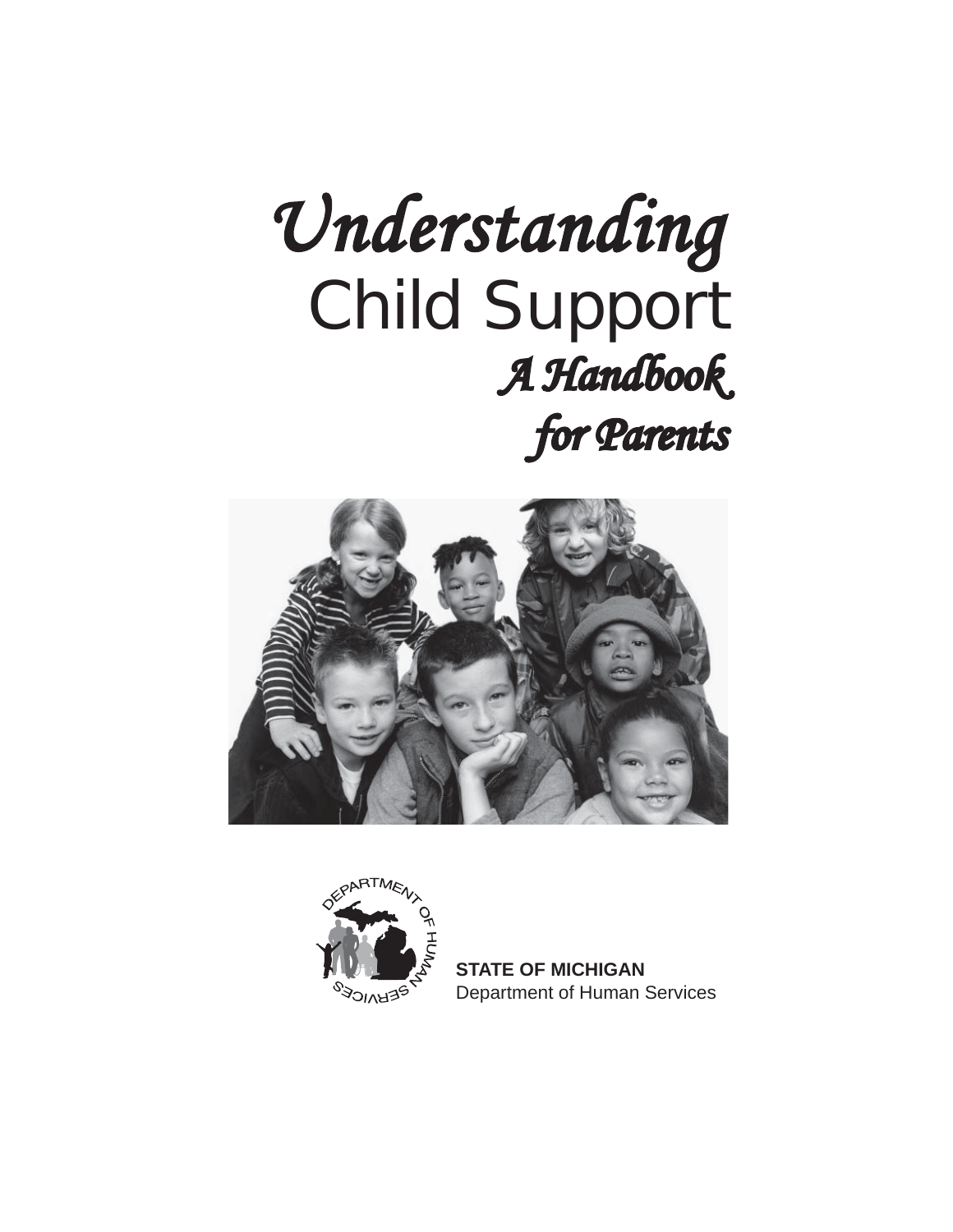# **Table of Contents**

| Child support definitions                                    | 1  |
|--------------------------------------------------------------|----|
| What is child support?                                       | 2  |
| How does the Michigan child support program work?            | 5  |
| How can I apply for IV-D child support services?             | 7  |
| What must be done before I can get a<br>child support order? | 11 |
| How are support orders established?                          | 13 |
| How do I make a child support payment?                       | 15 |
| How is child support paid to me?                             | 16 |
| What happens when a parent doesn't pay<br>child support?     | 18 |
| What happens when one parent does not<br>live in Michigan?   | 22 |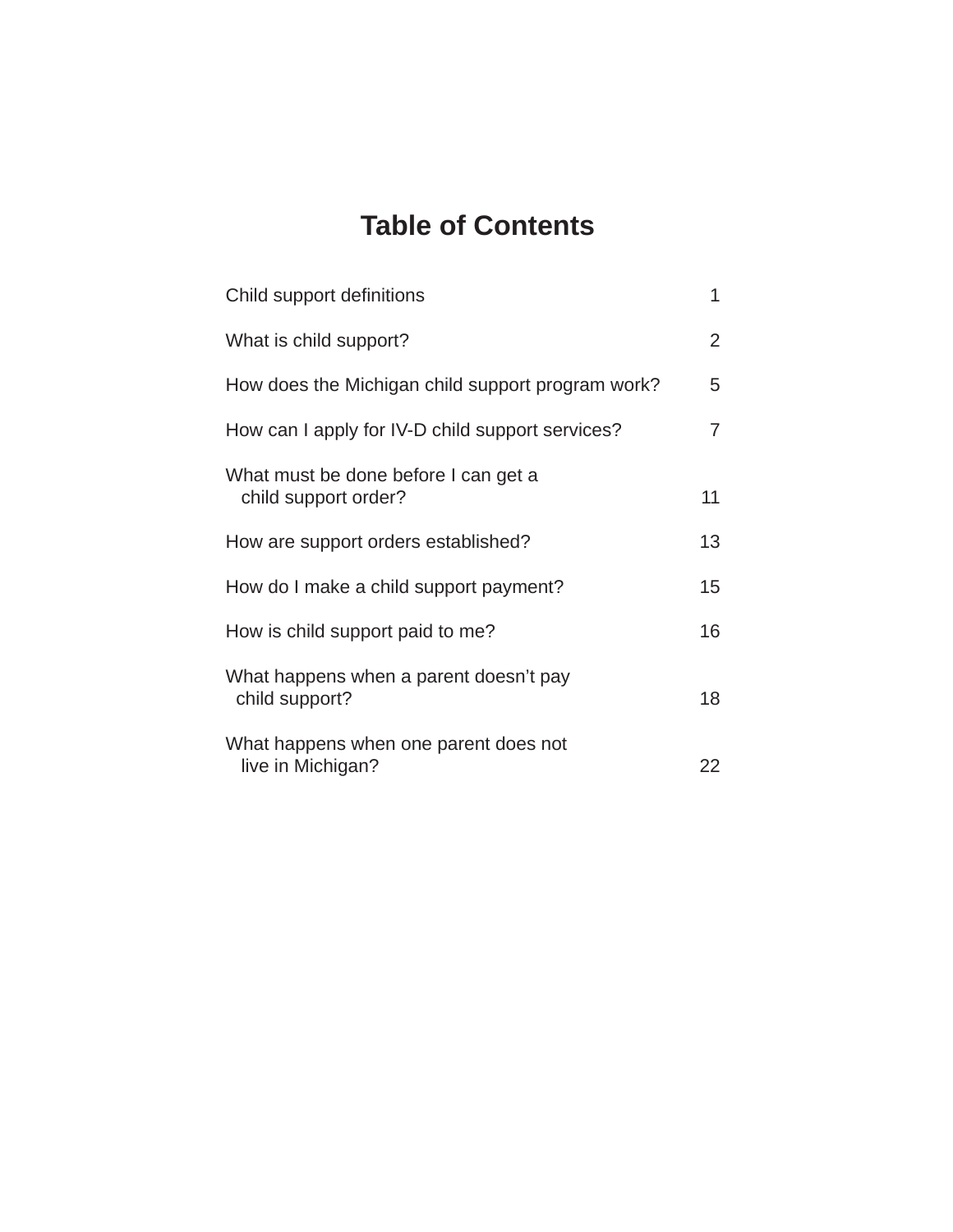# **Child support definitions**

Every child needs financial and emotional support. Every child has the right to support from both parents. Even when parents do not live together, it is important they work together to support their child. With the involvement of both parents, children get the chance they need and deserve to reach their full potential.

Michigan's child support program helps parents establish a financial partnership. This handbook gives you general information about child support in Michigan.

Before you begin, here is a list of definitions that will help you with this handbook:

### **Child support:**

The payment of money for a child that is ordered by the circuit court. Support may include payment of the expenses of medical, dental, and other health care, child care expenses, and educational expenses.

#### **Contempt of court:**

Not doing what the court has ordered you to do.

### **Custodial party:**

The person who has the primary care, custody and responsibility of a minor child.

#### **Disbursement:**

The paying out of collected child support funds.

#### **Paternity:**

Fatherhood; a legal father for a child.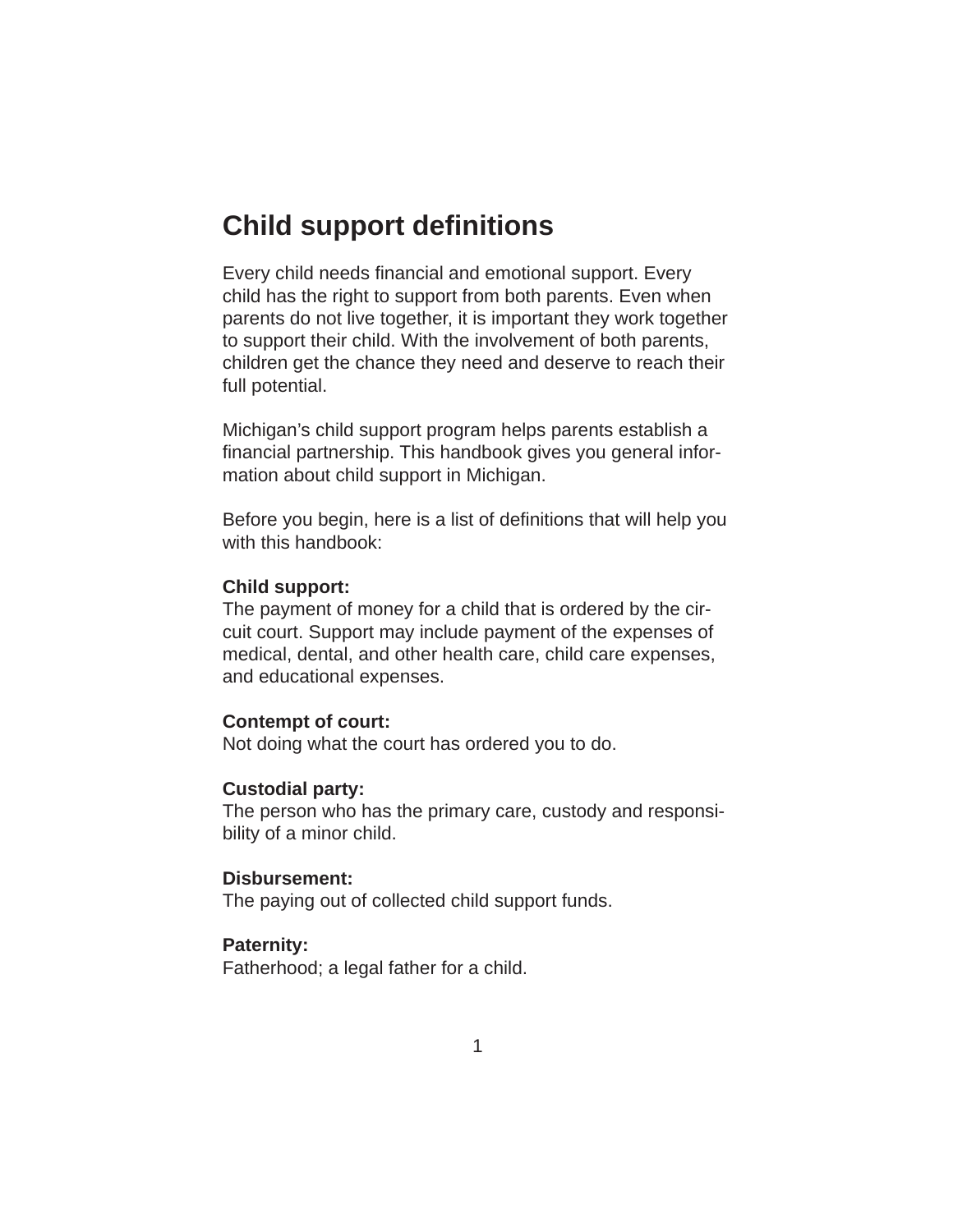### **Paternity establishment:**

A procedure to confirm a legal father of a child born to an unmarried woman. Paternity may be established voluntarily by signing a paternity affidavit, or by entering a court order.

### **Minor child:**

A person under the age of 18 years.

### **Non-custodial parent:**

Parent not living with the minor child. (Also see *payer*.)

### **Payer:**

Parent who owes or pays child support. (Also see *noncustodial parent*.)

### **Public assistance:**

Cash assistance (Family Independence Program [FIP]), Child Development and Care (CDC), Food Assistance Program (FAP), Medicaid, or foster care.

# **What is child support?**

Child support is money a parent pays to help meet his/her child's needs when the parent is not living with the child. The

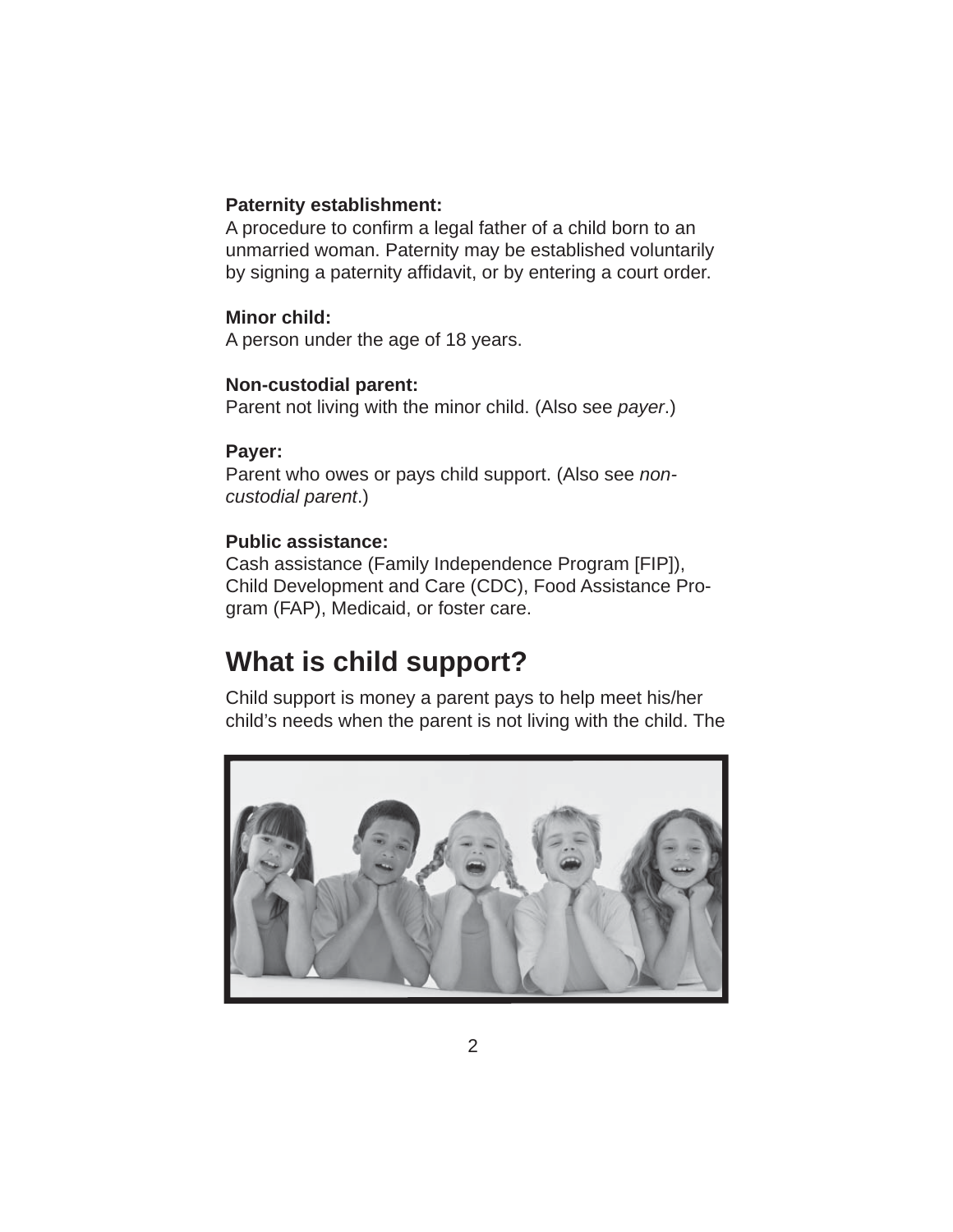

court orders the support. The support may be part of a court order in a:

- Divorce.
- Paternity action.
- Child custody action.
- Family support action.
- Interstate action.

Parents or custodians who want help in establishing or collecting child support may apply for IV-D child support services.

### **What is "IV-D"?**

Title IV-D (pronounced *four-dee*) of the Social Security Act establishes the child support program and sets the requirements that all states' child support programs must meet in order to receive federal funding. Often, the child support program is referred to as the "Title IV-D Program" or "IV-D Program." Parents and custodians can receive help in establishing and enforcing child support and medical support through the IV-D program.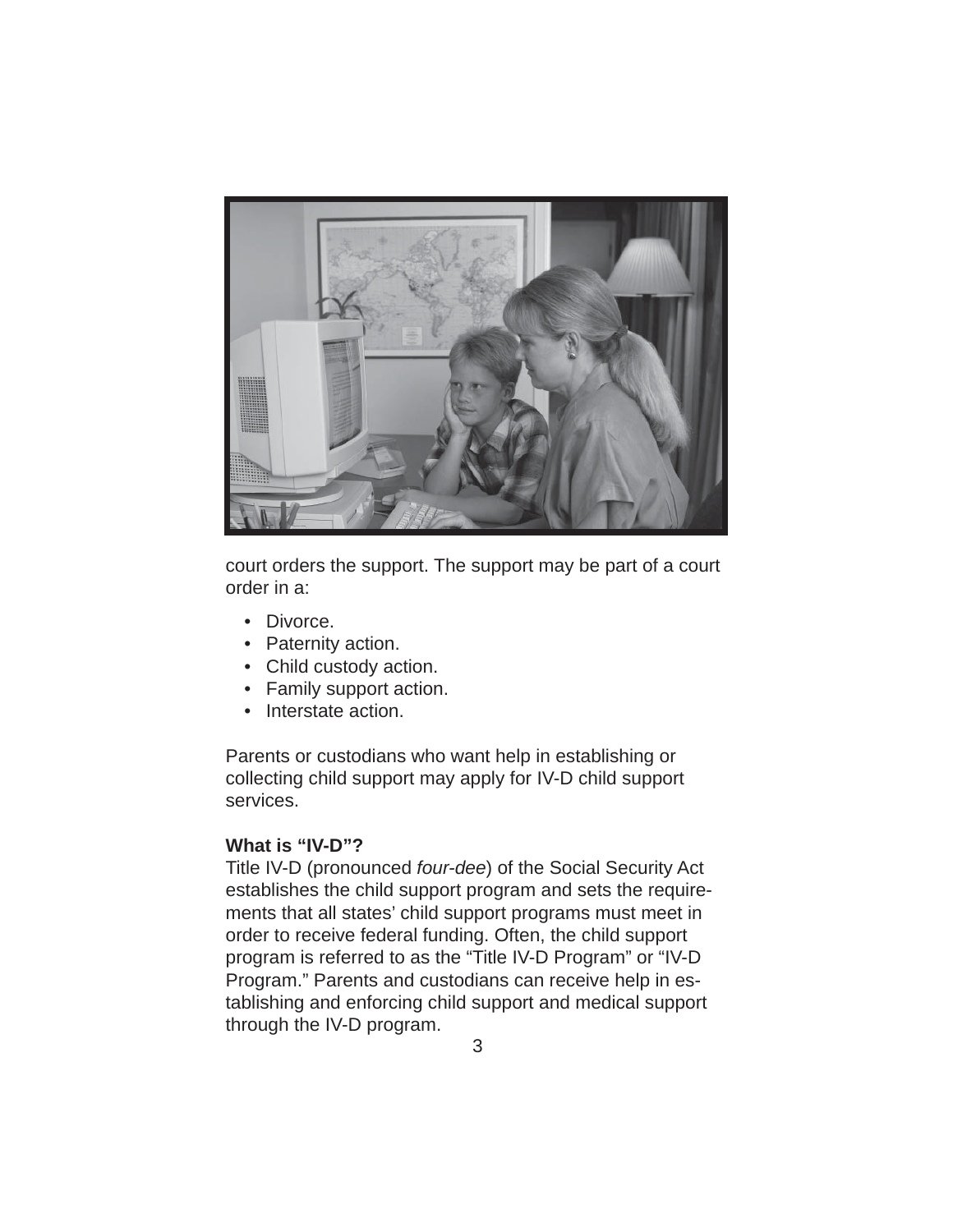### **Who can receive child support?**

A person can receive child support if all of the following apply:

- (S)he is the parent of a minor child or is the person who has custody of a minor child.
- The minor child lives in the person's home.
- The child is financially dependent on that person.
- One or both of the child's parents do not live with the child.
- The court has ordered a child support payment.

### **Under Title IV-D of the Social Security Act (IV-D program) what child support services are available?**

Services provided by Michigan's child support program include:

- Locating parents.
- Establishing paternity.
- Establishing court orders for child support, medical support and child care expenses.
- Adjusting court orders when appropriate.
- Enforcing court orders for child support, medical support and child care expenses.
- Working with other states to enforce support when one parent does not live in Michigan, or has assets in another state.
- Collecting and processing child support payments.

### **What child support services are** *not* **available in the IV-D program?**

Michigan's child support program does **not** provide:

- Divorce assistance.
- Spousal maintenance (alimony) order establishment.
- Enforcement of spousal support order.
- Legal advice or counsel.
- Custody and parenting time assistance.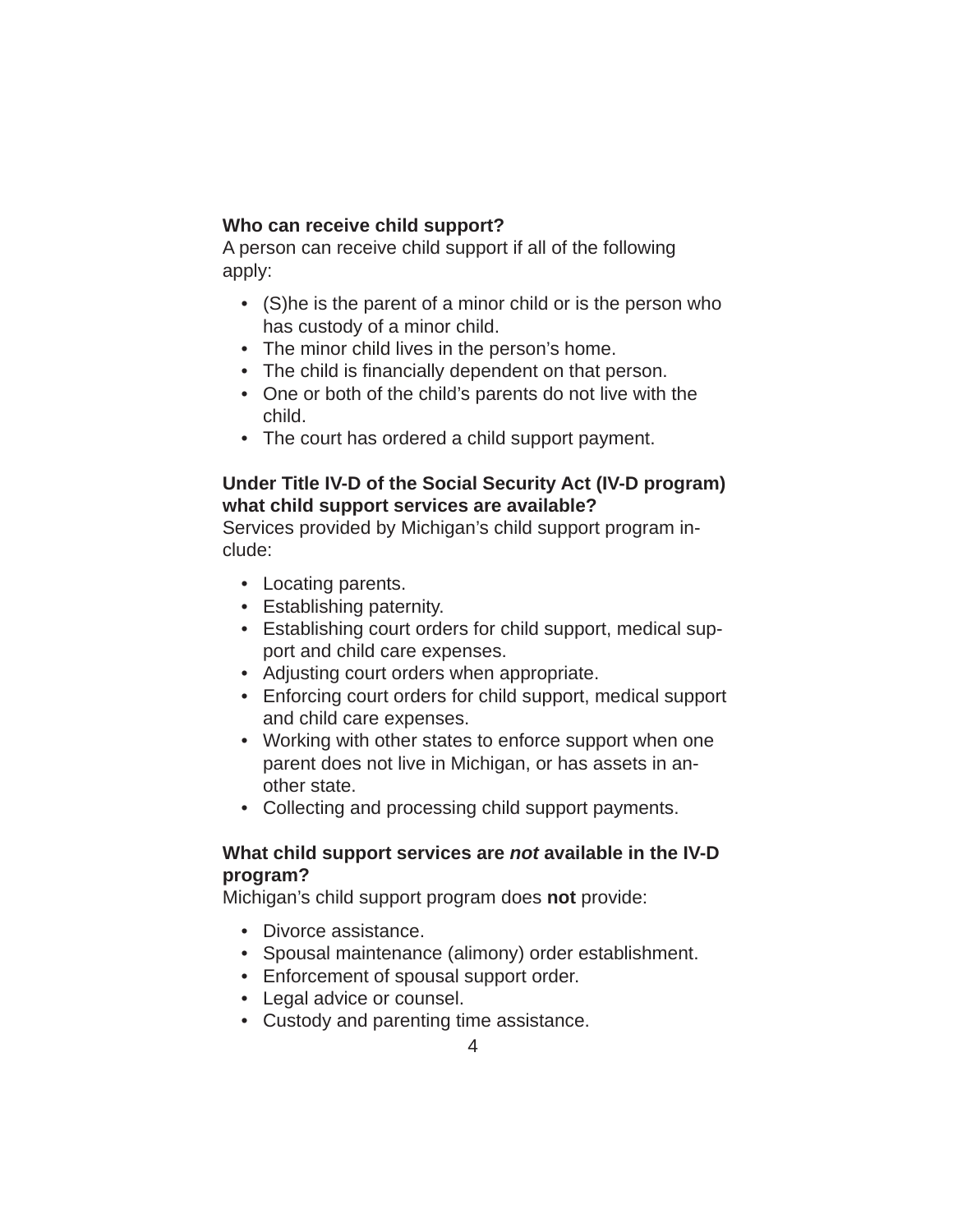

These are non-IV-D services. Contact your Friend of the Court office for additional information.

# **How does the Michigan child support program work?**

Three offices partner to deliver services available in the Michigan child support program: the Office of Child Support, the Prosecuting Attorney's Office, and the Friend of the Court office.

An important goal of the child support program is to help families become or remain self-sufficient by improving child support collections. By working with both parents to establish and enforce support orders, Michigan's child support program helps a child receive financial support, medical support, and help with child care expenses.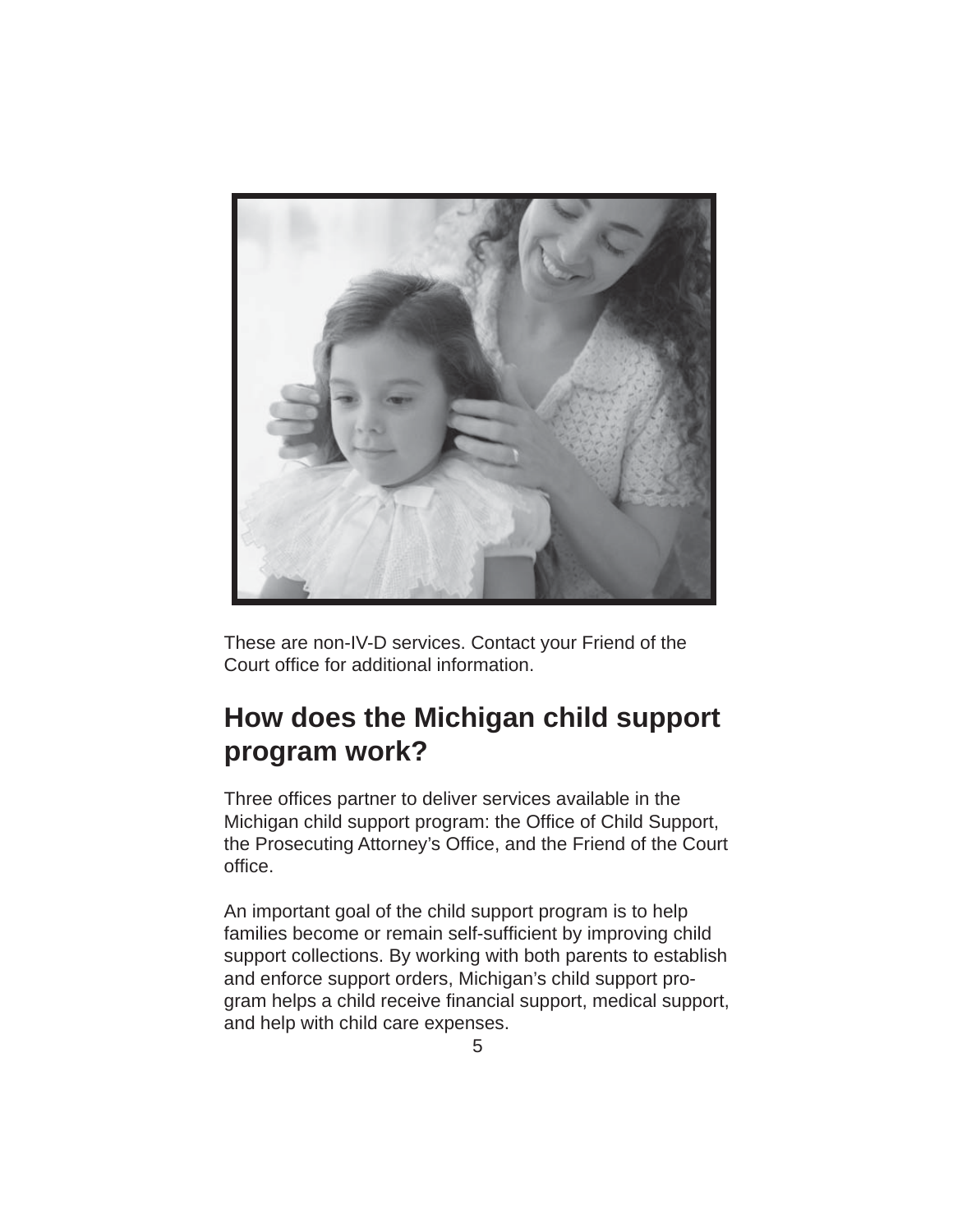The Office of Child Support, the Prosecuting Attorney's Office, and the Friend of the Court office perform certain duties within the child support program. Below is an explanation of these offices and their functions.

### **Office of Child Support**

In Michigan, the Office of Child Support is part of the Department of Human Services (DHS). Child support specialists in the Office of Child Support can assist families by:

- Helping to locate a non-custodial parent.
- Providing information about voluntary paternity establishment.
- Making a referral to establish paternity and/or obtain a support order.
- Referring an existing support order for enforcement.
- Helping decide what action to take in an interstate case.

If you go on public assistance, you may be contacted by the Office of Child Support for a review of what services your family needs.

### **Prosecuting Attorney's Office**

The Prosecuting Attorney's Office establishes court orders for support and helps locate non-custodial parents. You may be asked to appear at the Prosecuting Attorney's Office to begin a child support action.

#### **Friend of the Court Office**

The Friend of the Court office:

- Enforces support orders.
- Modifies orders.
- Registers Michigan orders in other states.
- Initiates interstate income withholding.
- Assists in locating non-custodial parents.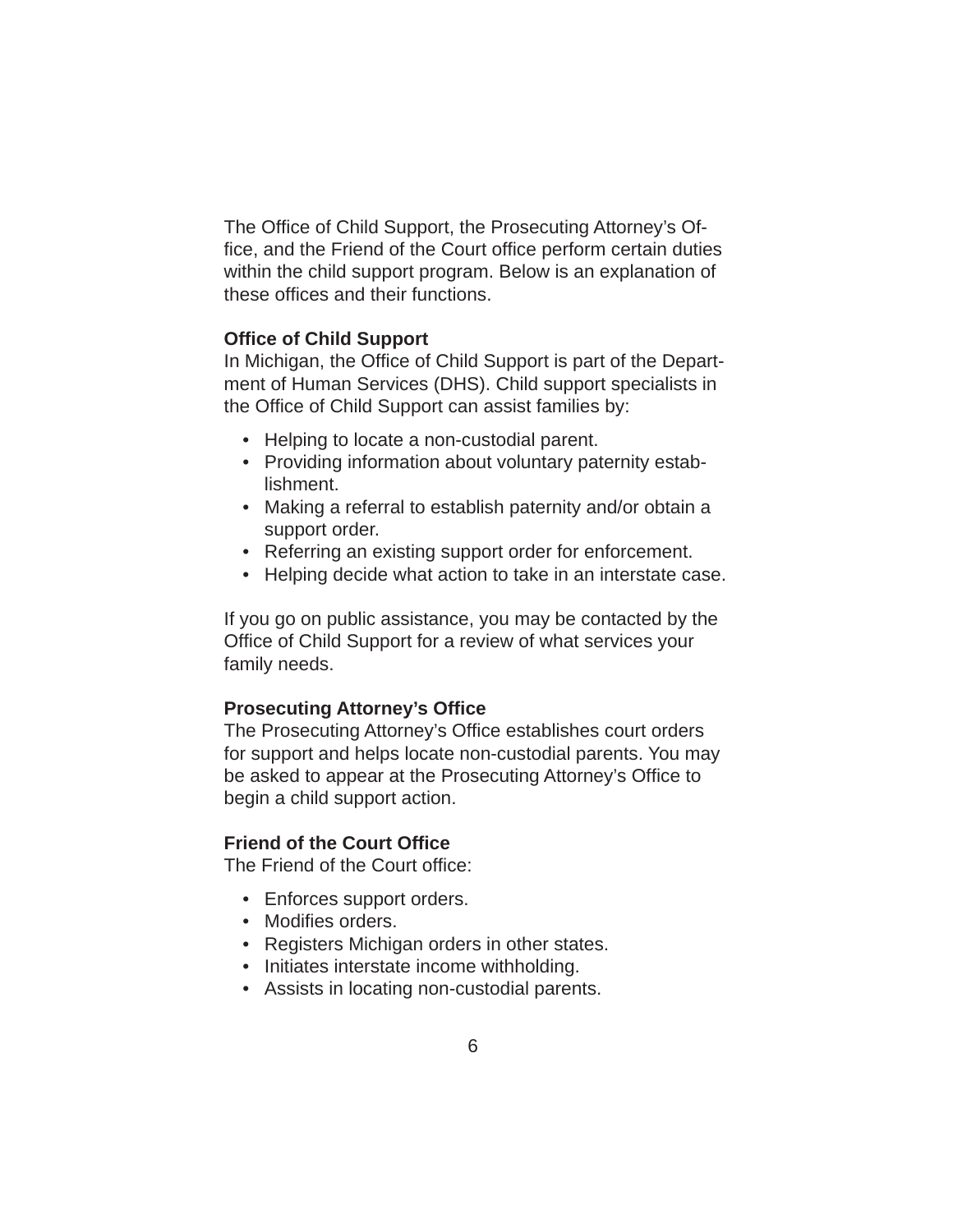

# **How can I apply for IV-D child support services?**

If you are a mother or father of a minor child, or have responsibility for the care of a minor child, you can apply for child support services through the Office of Child Support. There are two toll-free numbers you can call to start the application for services, or to ask for general child support information:

### **1-866-540-0008 or 1-866-661-0005**

If you have Internet access, you may go to the DHS public Web site at: www.michigan.gov/dhs-forms to find and print the application form, the *IV-D Child Support Services Application/Referral* (DHS-1201).

You may complete the application form, or written request for child support services, and send it to:

> Michigan Office of Child Support Central Functions Unit P.O. Box 30744 Lansing, MI 48909

Or you may send a completed application form or a written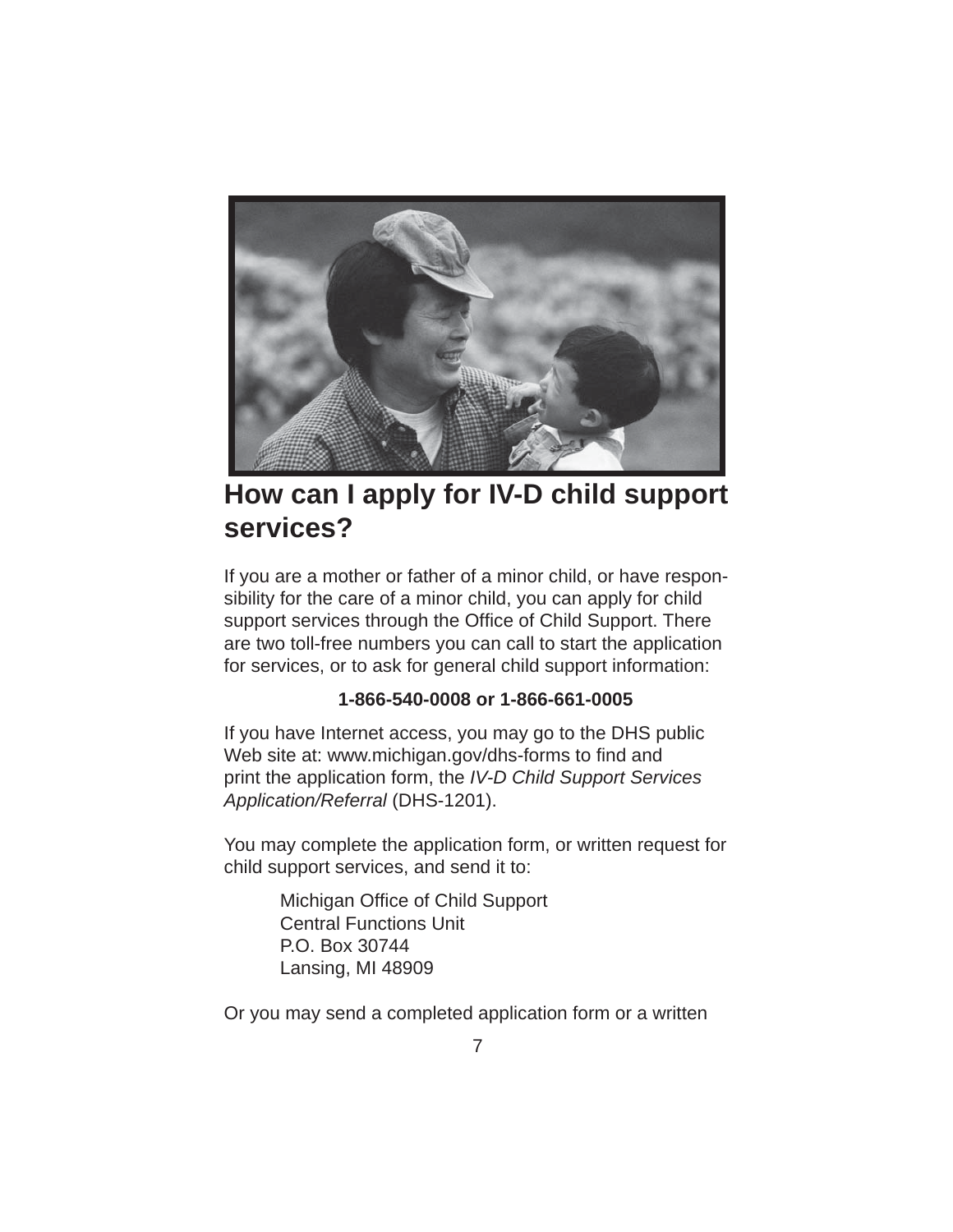request for IV-D child support services to your local:

- DHS office.
- Prosecuting Attorney's office.
- Friend of the Court office.

**Is there a cost or fee for child support services?** Michigan will collect a \$25 yearly fee for IV-D child support cases **that meet all of the following requirements:**

- The custodial party has **never** received cash assistance for a child named in the support order.
- The custodial party does **not** currently receive food assistance for a child named in the order.
- The custodial party has received a total of at least \$500 in support payments during each fiscal year (October through September).

Once an order for child support has been established, federal and state laws require that if the case meets all of the above requirements, Michigan will collect the \$25 fee. The fee will be collected from the custodial party's support payment after (s)he has received \$500. A separate \$25 fee will be collected on each case that meets the requirements listed above. Michigan will only collect the \$25 fee on each case once per fiscal year.

#### **After I apply, what else must I do?**

You need to take an active role in your case. Cooperation with the child support program will improve your chances of getting an appropriate support order started and getting regular child support payments. The child support office cannot succeed without your help.

You will need to provide your Social Security number to Michigan's child support program to get services for the establishment of paternity and the establishment, modification, and enforcement of child support obligations. Providing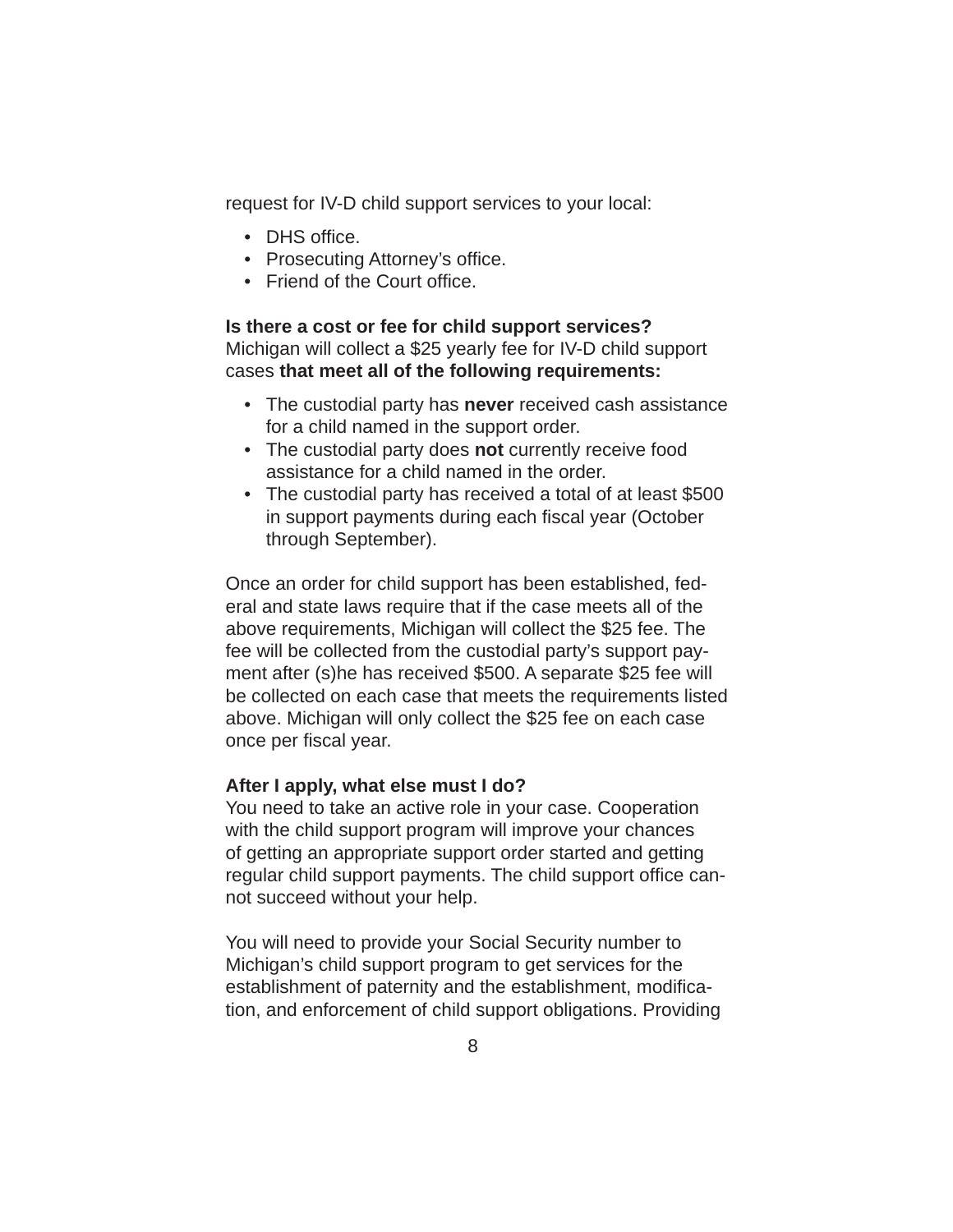your Social Security number to the child support program is required by federal law (Social Security Act, 42 United States Code (USC) 666(a)(13)).

You must report changes that may affect your case. You must report when:

- You or the non-custodial parent moves.
- You or the non-custodial parent gets a new phone number.
- You or the non-custodial parent gets a new job.
- The number of children living with you changes.
- You have new information that might help locate the non-custodial parent.
- You have new information about medical insurance.
- You apply for public assistance.
- You are involved in other court actions (for example, a divorce action) regarding support payments.

#### **What if I am receiving public assistance?**

Your DHS specialist will refer you for child support services when all of the following apply:

- You are receiving public assistance (including cash assistance, food assistance, child day care or Medicaid).
- You have a minor child in your home.
- One or both of the parents do not live with the child.

You will receive a letter about the child support program from a child support specialist. You must contact the support specialist when you receive the letter. To continue receiving your full public assistance benefits, you must work with the Office of Child Support, the Prosecuting Attorney's Office, and the Friend of the Court.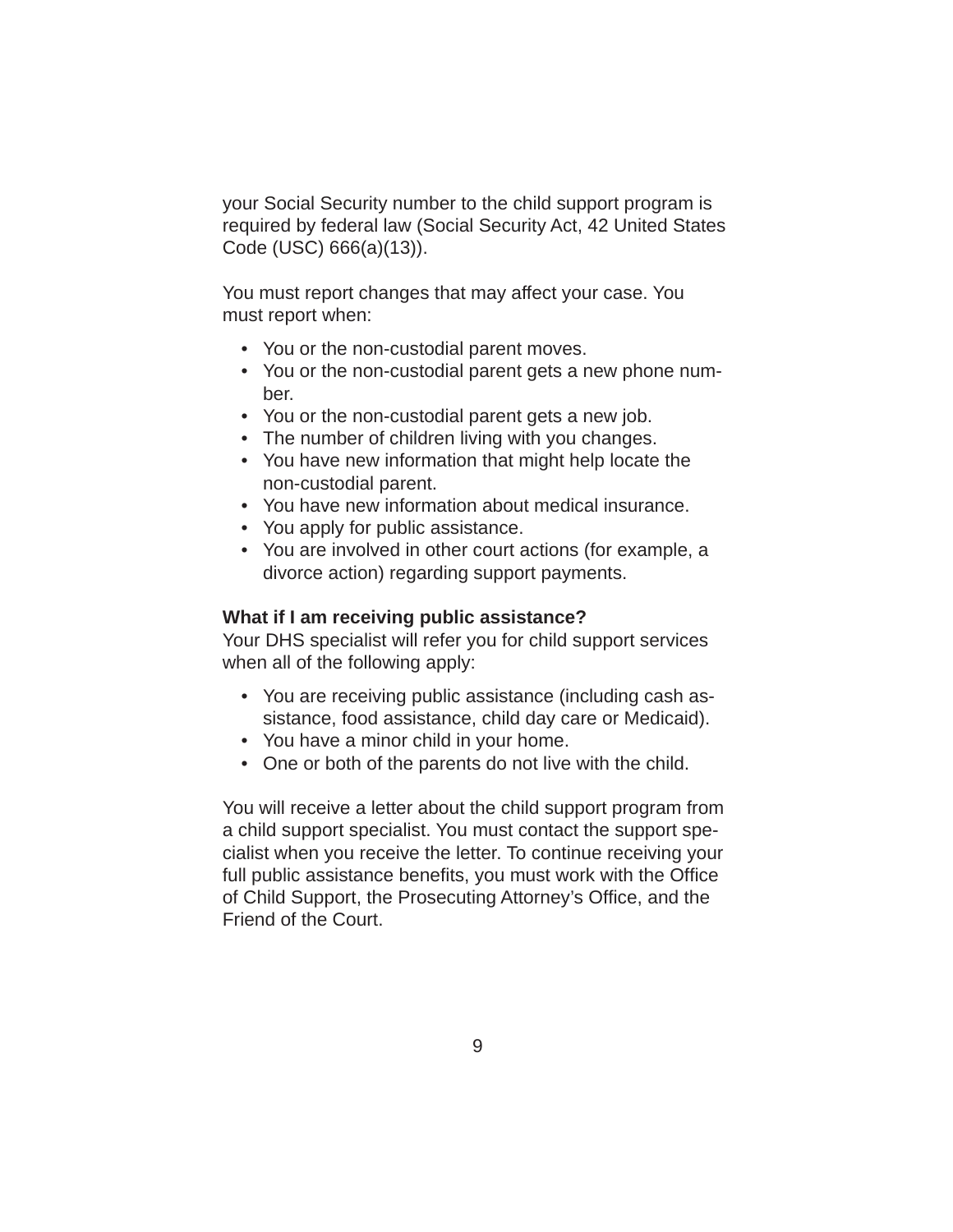### **Cooperation**

You are required to cooperate with child support activities unless you have an approved good-cause claim (see the "Good Cause" section below). If you do **not** cooperate with child support actions, your DHS benefits may be lowered and your eligibility may end for food assistance, Medicaid, Child Development and Care, cash assistance, and State Emergency Relief. Contact your DHS specialist for more information about how your program eligibility may be affected.

#### **Good Cause**

DHS will **not** require you to pursue paternity or child support under specific circumstances. You may be eligible to claim good cause for not cooperating to get child support when there is danger of physical or emotional harm to you or your child. To claim good cause, contact your DHS specialist, discuss your circumstances, and ask to complete the *Claim of Good Cause* form (DHS-2168). You may be asked to provide proof regarding your request.

### **If I receive public assistance, will I still get my child support payments?**

If you are a custodial party who is receiving public assistance, some or all of your child support may be sent (assigned) to the state to pay back some of the money the state provides to you and the child(ren). The child support office will provide you with information about your specific situation.

Medical support payments for children receiving Medicaid benefits will be sent (assigned) to the Michigan Department of Community Health.

If the total support collected is more than your cash benefits for at least two months, DHS may close your FIP case so you can receive the child support payments directly.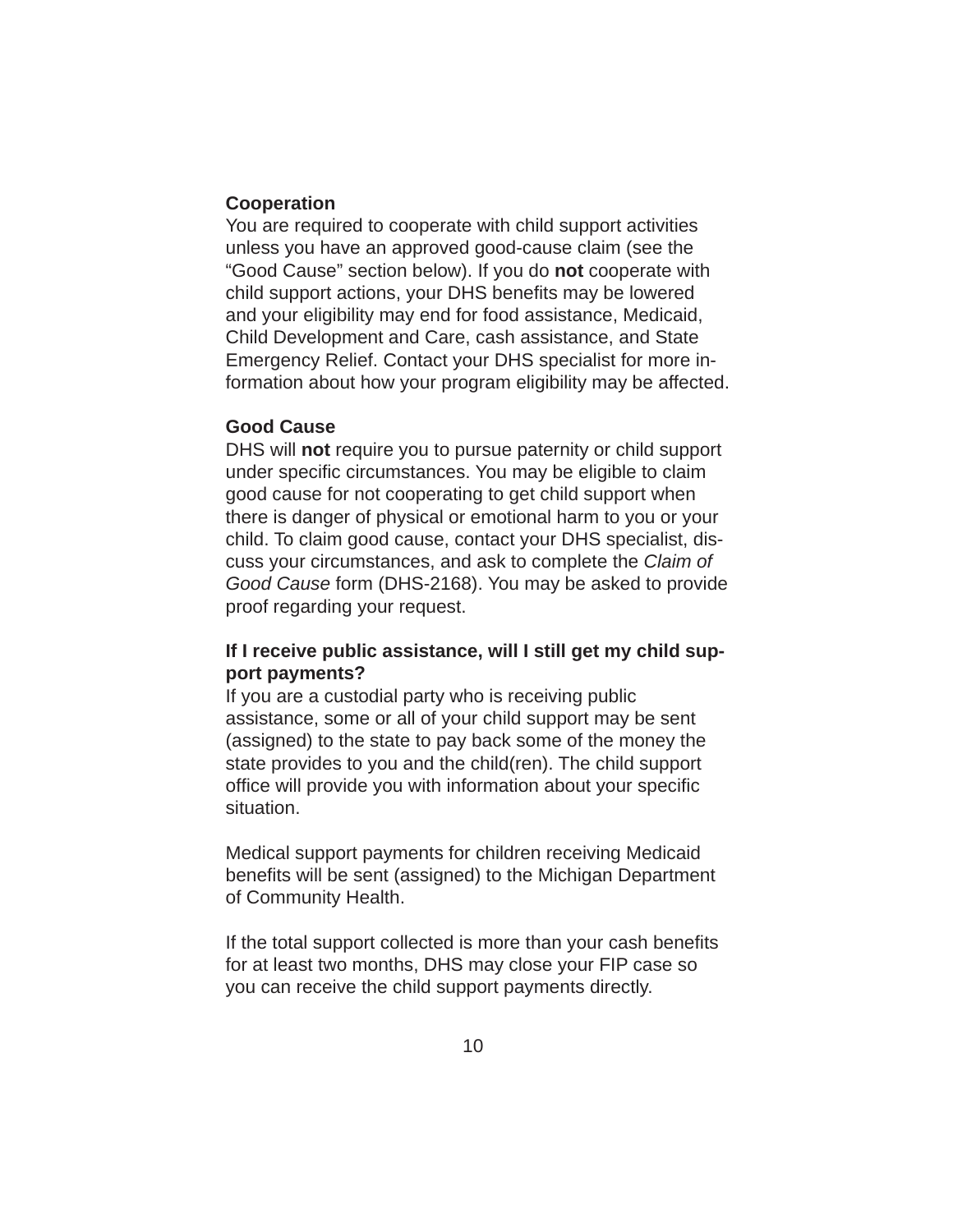

### **If I apply for child support services, do I have any rights?**

Yes, you have the right to:

- Receive fair and nondiscriminatory treatment.
- Have all your private data treated confidentially.
- Be notified of all important actions concerning your case.
- Participate in any court action involving your case.
- Ask for reviews and adjustments of your support order.

# **What must be done before I can get a child support order?**

**Identify both parents who are responsible for the child** Every child has both a biological mother and a biological father. The biological father is the man whose sperm joined the mother's egg to create the baby. The legal father may not be the biological father. The legal father is the man the law recognizes as the father of the child.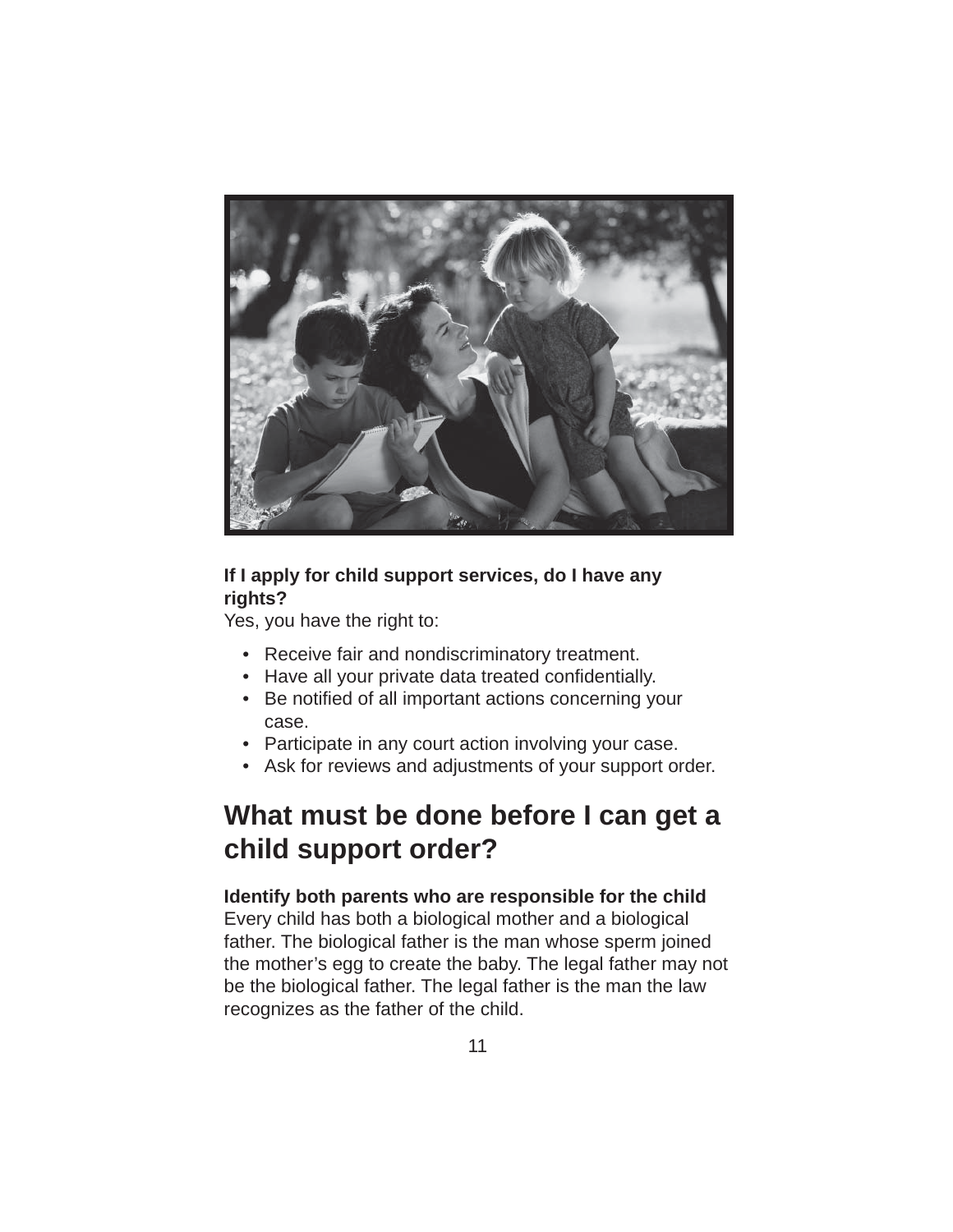When a married couple has a child, the law automatically recognizes the husband as the child's legal father; therefore, paternity does not need to be determined.

When an unmarried woman has a child, an official action is needed to establish the legal father of the child. This official action is called "paternity establishment."

Paternity can be established in the following ways:

- If a child is born to an unmarried mother, she and the man claimed to be the father can sign an *Affi davit of Parentage* form to legally establish the father's legal rights.
- The mother and the man claimed to be the father can ask the court to determine the legal father of the child.

Genetic testing may be done to determine the biological father of a child. A man claimed to be the father may want proof that he is the biological father of the child before he is named the legal father. In that case, he may request genetic testing. This testing may show that the man is **not** the biological father of the child, or it may show greater than 99 percent likelihood that the man is the father.

Once legal parents have been identified, an order for child support can be established.

#### **It is important to establish the legal father of a child**

Establishing paternity gives a child born outside of marriage the same legal rights as a child born to married parents. A child with a legal father is entitled to benefits through the father. These benefits include Social Security benefits, veterans benefits, and inheritance rights. Children may also benefit by knowing their family's biological, cultural, and medical history.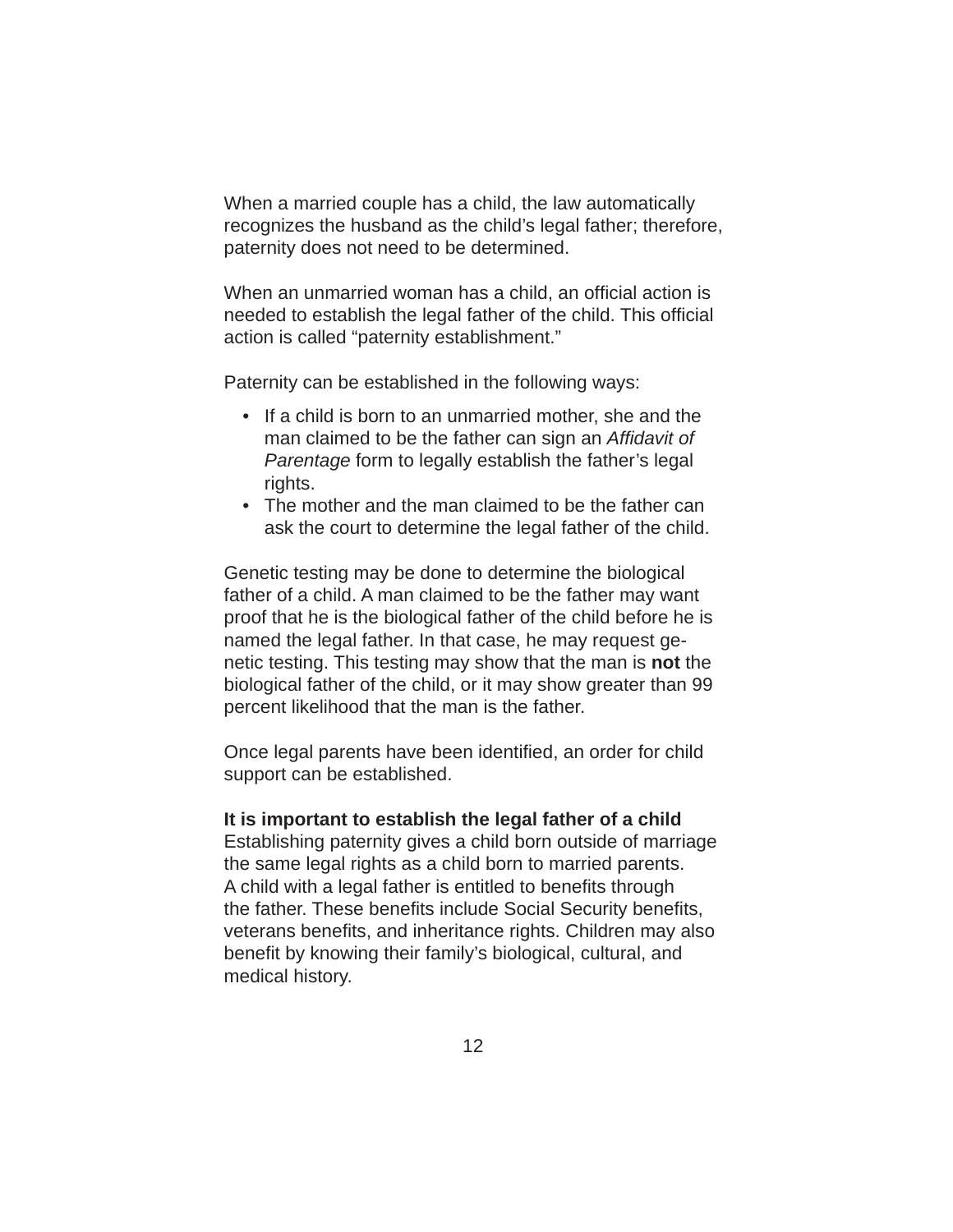The child support office may assist either parent in establishing paternity for a child who does not have a legal father. Paternity must be established before the court can establish an order to pay child support.

#### **Locate both parents responsible for the child**

To obtain a child support order, the Prosecuting Attorney's Office must notify the parties (most often the legal parents) that it is trying to establish an order. In some cases, no court action can be taken if one of the parents cannot be located.

If the Prosecuting Attorney's Office does not know the whereabouts of the people involved in the court action, there are many places from which to gather information, such as:

- Unemployment records.
- Public assistance and food assistance records.
- Motor vehicle registration and driver's license records.
- Department of Natural Resources records.
- U.S. Postal Service.
- Current and previous employers.
- Current and previous utility companies.
- Law enforcement agencies, and parole and probation offices.
- State licensing boards.
- Military records.
- The Federal Case Registry, including the National Directory of New Hires.

### **How are support orders established?**

The Office of Child Support (usually through the Prosecuting Attorney) or a parent may ask the court to issue a support order. The court generally orders the non-custodial parent to provide support for the child who is living with the other parent. The court sets the amount of child support, medical support, and child care support a parent must provide.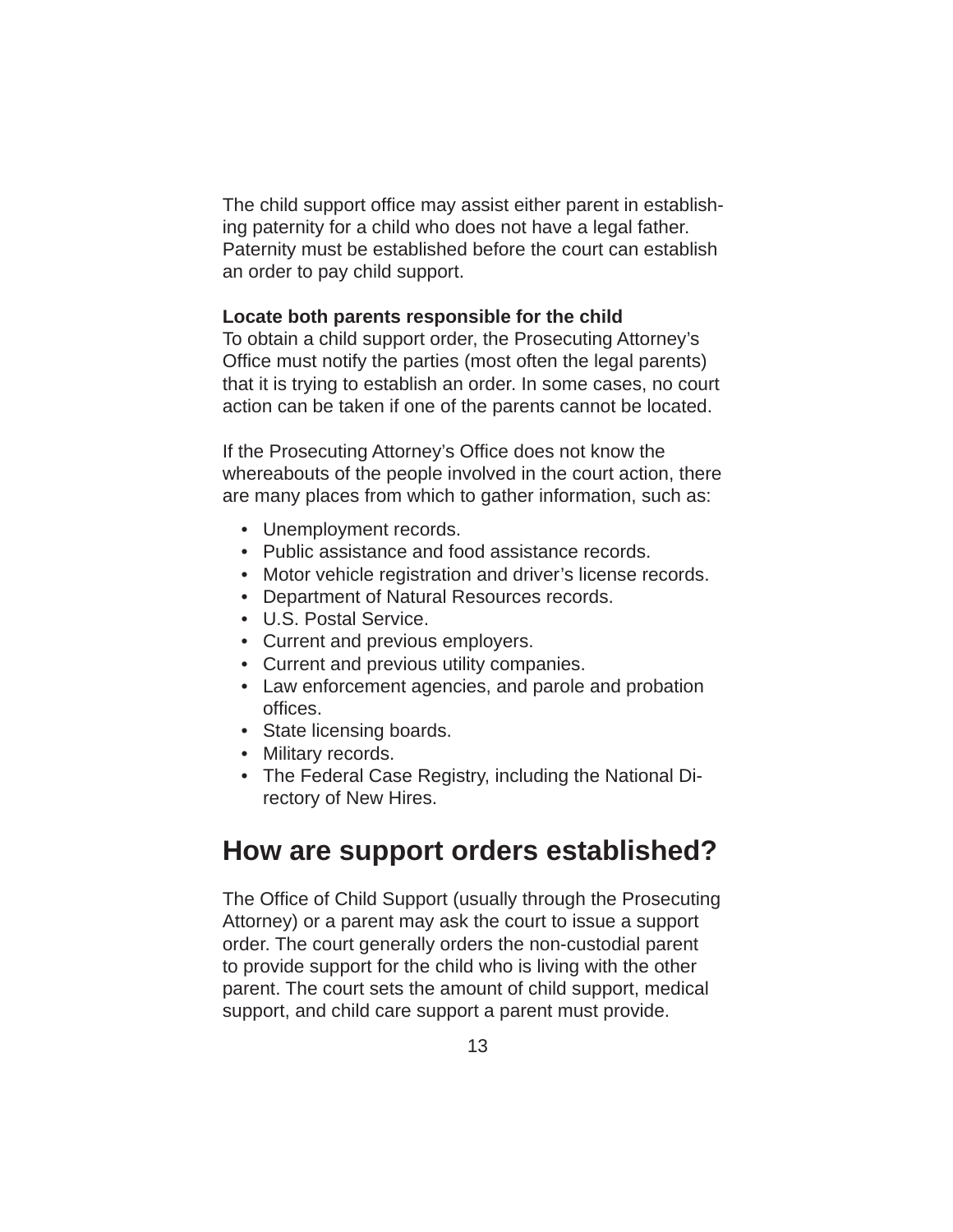#### **How is the amount of child support determined?**

In Michigan, the amount of child support is determined using the guidelines established by the Supreme Court. Child support guidelines are based on the monthly net income of both parents.

The court reviews child support agreements to make sure the guidelines are applied correctly and the child support amount is appropriate. In some cases, the court may decide not to use the income guidelines to determine the amount of child support.

For more information, see the *Michigan Child Support Formula Manual* available from the State Court Administrative Office (SCAO), or on the SCAO Web site at: www.courts.mi.gov/scao/services/focb/mcsf.htm.

#### **What other types of support can be ordered?**

In addition to cash child support, there are two other types of support that can be ordered: medical support and child care expenses.

#### **Medical support**

Michigan law states that the court must order one or both parents to obtain or maintain health care coverage (i.e., health insurance) that is available to them at a reasonable cost. The support order defines "reasonable cost," but generally, insurance is considered "reasonable" if the cost to enroll the children does not exceed five percent of the providing parent's gross income. The court may set a dollar limit on what a parent has to spend for the cost of health insurance. The court may also order one or both parents to pay for health care expenses not covered by insurance.

#### **Child care expenses**

It is possible to have an order adjustment when a custodial party has work-related child care expenses, and the child is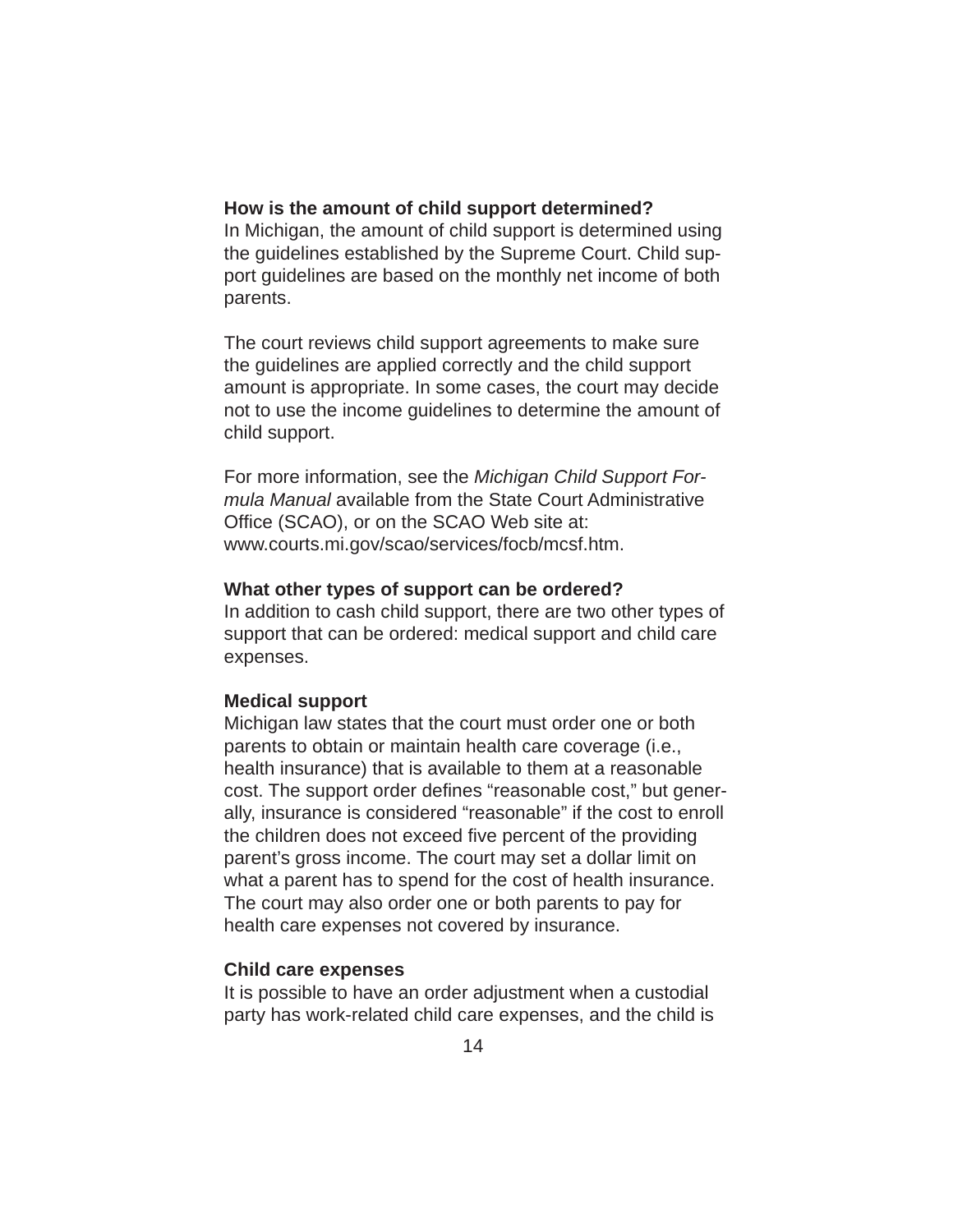

under 12 years old. Work-related child care expenses are those that allow the parent to look for employment, keep paid employment, or to enroll in and attend an educational program that improves employment opportunities. Using each parent's income, the court determines the parents' order amount for this expense.

# **How do I make a child support payment?**

The Michigan State Disbursement Unit (MiSDU) is responsible for the receipt and disbursement of child support payments in Michigan. Child support payments must be submitted to the MiSDU.

#### **What are my payment options?**

If you have a child support case with the Friend of the Court, child support may be deducted from your income. This is called income withholding. Income withholding is mostly done by employers. Employers will send the withholdings directly to the MiSDU. If you do not qualify for income withholding, you have several payment options: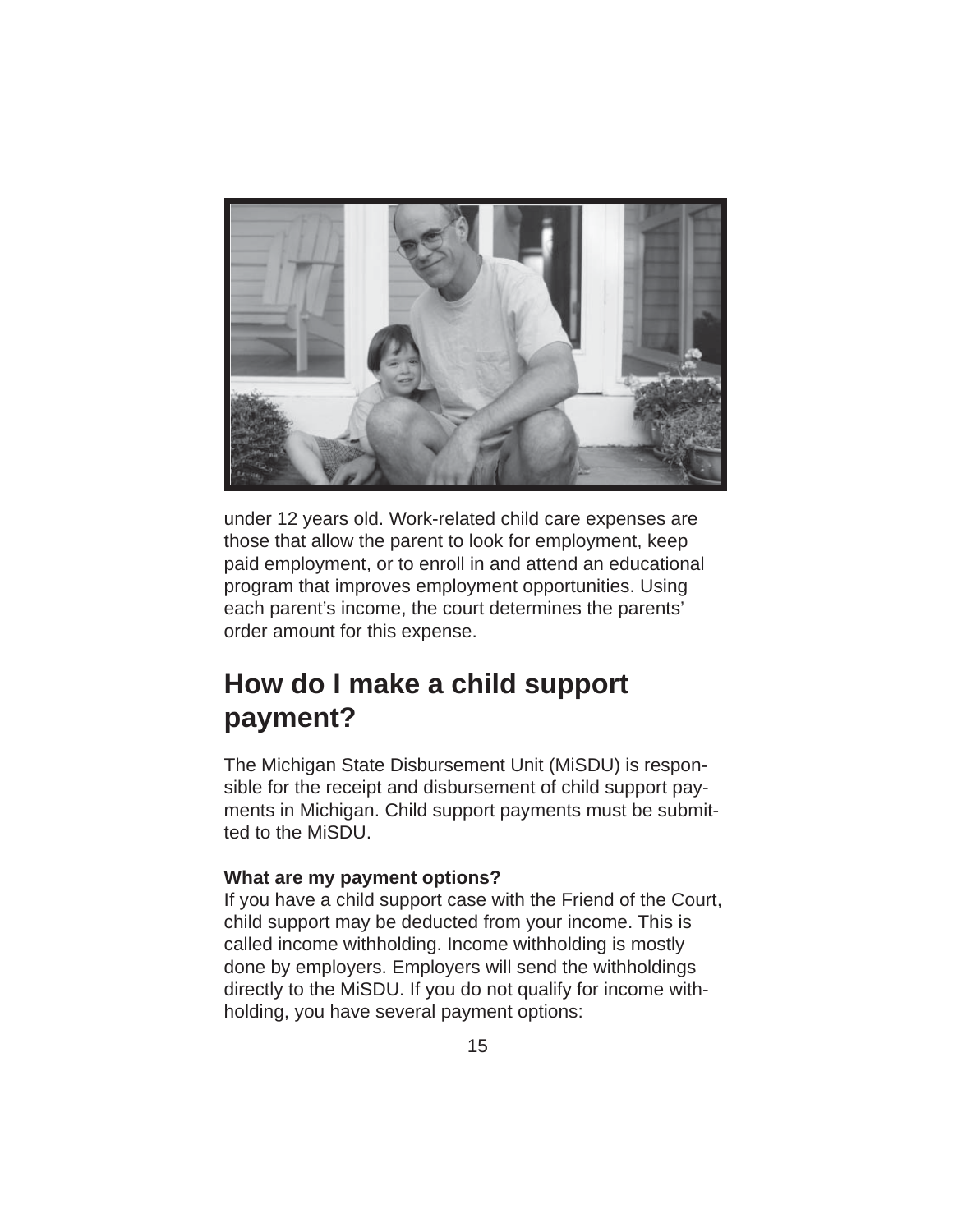- Check.
- Money order.
- Cashier's check.
- Certified check.
- Credit/debit card (debit cards must have the VISA/MasterCard logo).
- Web payment on https://www.misdu.com.
- Pay by phone.
- Pay via Western Union.

Payments must be sent to:

### **Michigan State Disbursement Unit P.O. Box 30351 Lansing, MI 48909-7851**

#### **How do I contact the MiSDU for more information?**

You can contact the MiSDU by calling your local Friend of the Court IVR (interactive voice response) number and following the prompts to the MiSDU.

The MiSDU customer services staff are available Monday through Friday from 7:30 a.m. to 6 p.m., excluding holidays.

For more information about the MiSDU, or to obtain forms and IVR telephone numbers, you can go to the Web site: https://www.misdu.com.

## **How is child support paid to me?**

It is important that families receive their child support payments as quickly as possible. Any delay can quickly and seriously threaten a family's budget. For this reason, states are required to distribute most payments within two days of their receipt. Each state has established a State Disbursement Unit (SDU)—a single unit to receive and send out payments for child support. In Michigan,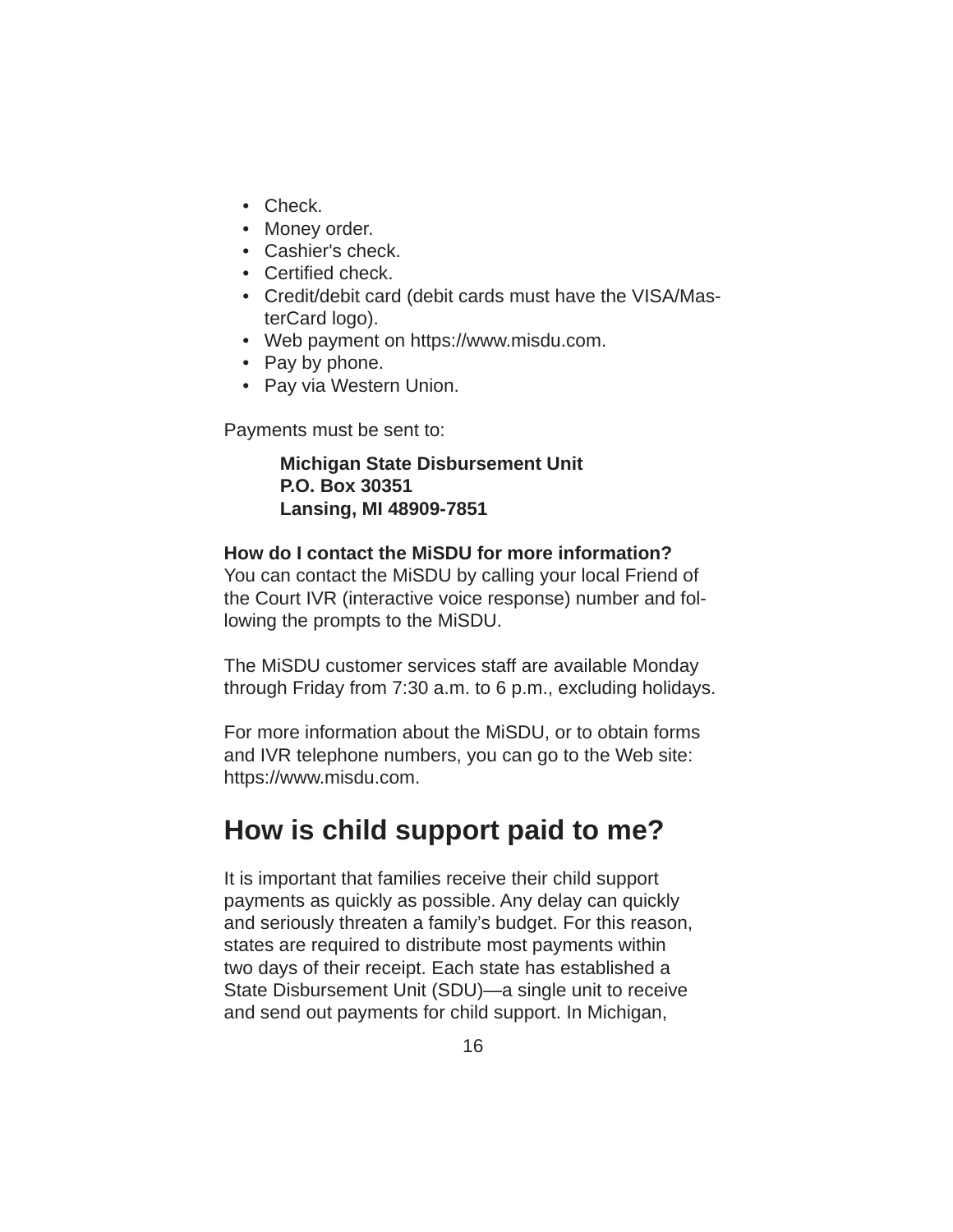the MiSDU is required by law to send child support payments electronically. For additional information about how child support collections are applied to each child support order and then distributed, go to the following Web site: https://www.misdu.com/Secure/Portals/0/ AllocationDistributionExplanation.pdf (*Allocation and Distribution of Child Support Payments*).

### **What does electronic disbursement of child support mean?**

Electronic disbursement of child support means that the custodial party receives payments either through direct deposit to a personal checking or savings bank account, or to a debit card. This is a specific debit card used for child support payments only. It comes from a bank that works with the MiSDU for this purpose. The custodial party can choose which option (s)he wants. Electronic payment provides custodial parties with a safe, efficient, and convenient method for receiving payments.

### **What is a debit card?**

The debit card is issued by a bank. Each time child support payments are collected, the MiSDU electronically deposits them to the debit card. Debit cardholders can only use the money that has been deposited to their debit card account; they cannot add funds to a debit card.

### **Are there any exceptions to receiving child support electronically?**

Yes. The law allows some custodial parties to continue receiving support payments by check. Special consideration is given to people for whom it would be too difficult to access electronic payments. This includes people with a mental or physical disability, or a language or literacy barrier.

In addition, people with both home and work addresses that are more than 30 miles from an automated teller machine (ATM) or their financial institution may continue to receive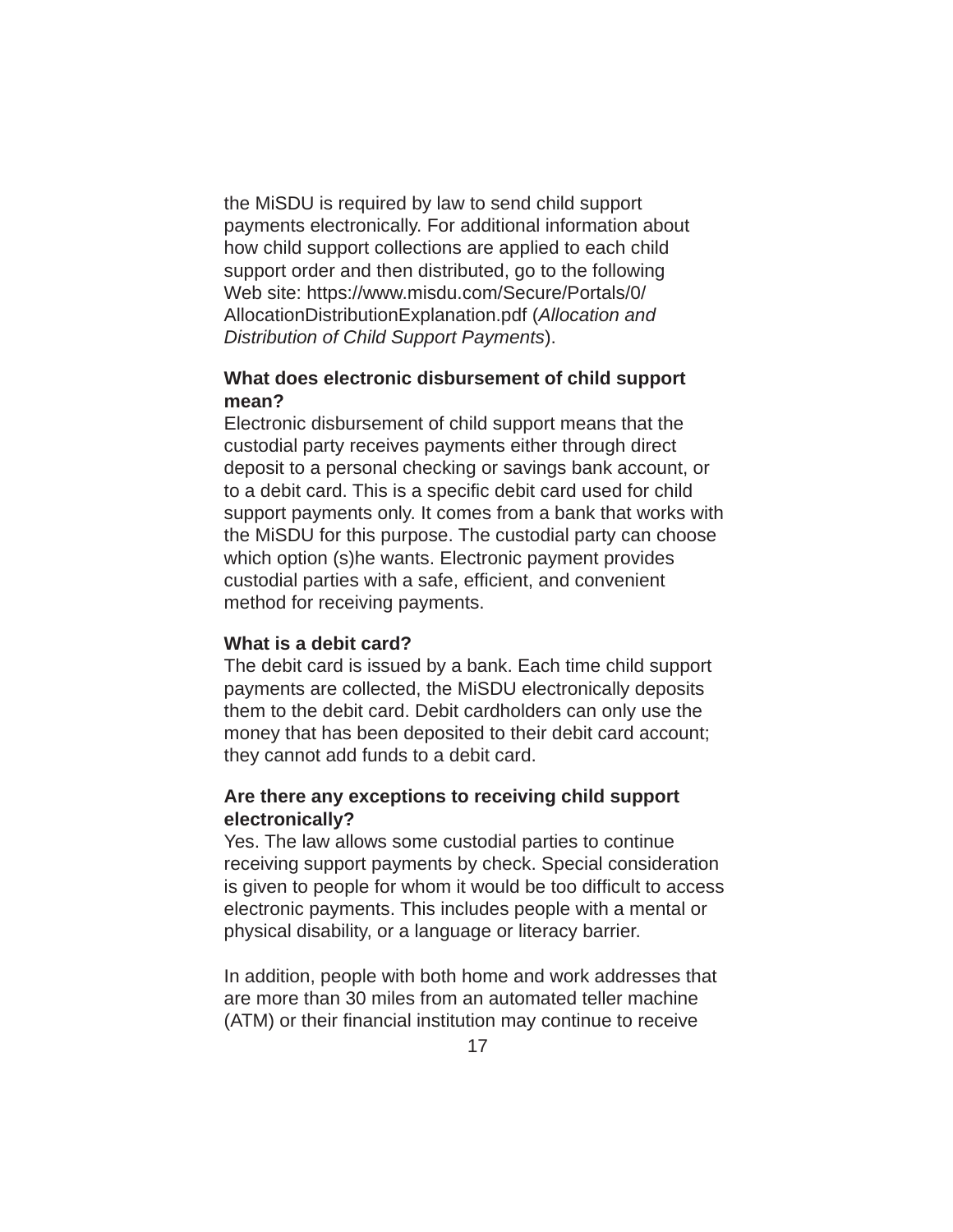support payments by check. If you think you meet any of these special considerations and do not want electronic payments, contact the MiSDU.

# **What happens when a parent doesn't pay child support?**

The Friend of the Court is responsible for enforcing a support order. Below are some enforcement methods the Friend of the Court may use when a payer does not meet the requirements of a child support order.

### **Income withholding**

In Michigan, most child support orders require "immediate" income withholding for cash support. "Immediate" means that the child support payment is withheld as soon as the court order is entered and sent to the source of income. The Friend of the Court office will send an income withholding notice (IWN) to withhold child support from the source of income. Income sources for withholding include employment, Social Security, unemployment compensation, and workers' compensation. The source of income must send the payer's child support payment directly to the MiSDU.

The IWN may also require that support be withheld from any lump-sum payment which can include a bonus, commissions, or severance pay issued by a source of income.

### **Tax refund intercept**

The child support office may collect support from a non-custodial parent's federal and state income tax refund. However, there is no guarantee that monies will be collected (for example, the non-custodial parent may not be owed a refund, or there may be other claims against the same refund). To be eligible for federal tax refund offset, the payer must be at least \$150 past-due on support owed to the state, or \$500 past-due on support owed to the family.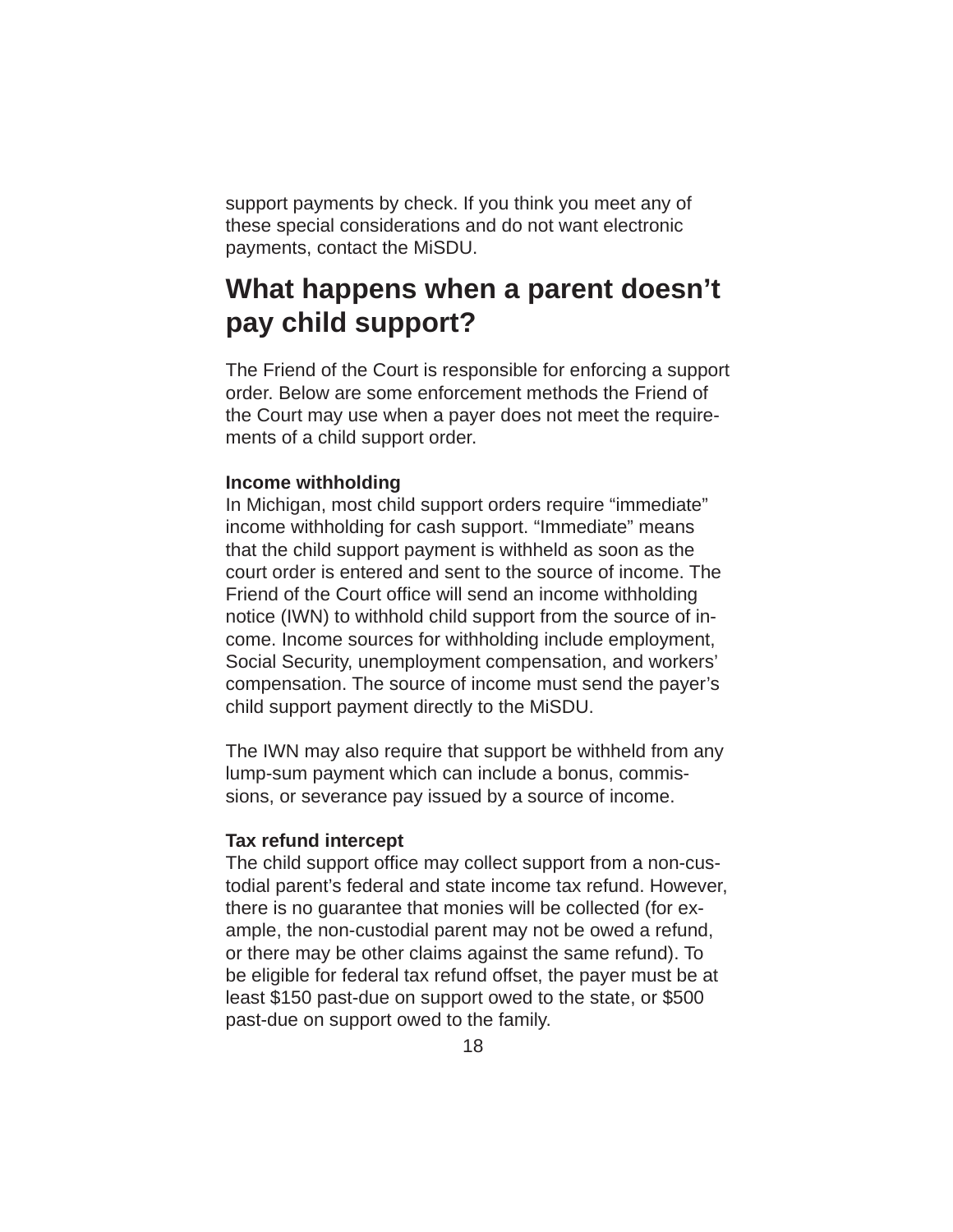

Intercepted federal tax refunds will apply first to any pastdue child support owed to the state because the family is currently receiving, or has received cash assistance in the past. If the family has never received cash assistance, or there is no past-due support owed to the state, then all collections from the federal tax refund offset collected as child support will be applied to past-due support owed to the family. If all past-due support owed to the custodial party is paid, excess amounts withheld from the non-custodial parent's federal tax refund will be returned to the noncustodial parent.

Intercepted federal tax refund offsets may also be applied to past-due support owed to the state when a child(ren) has been in DHS-supervised foster care.

If the payer files a joint income tax return, the current spouse of the payer has the right to file an injured spouse claim with the Internal Revenue Service (IRS) for his/her portion of the refund. An injured spouse claim may be filed before or after the intercepted federal tax refund is received by the child support office. Because all or a portion of the received refund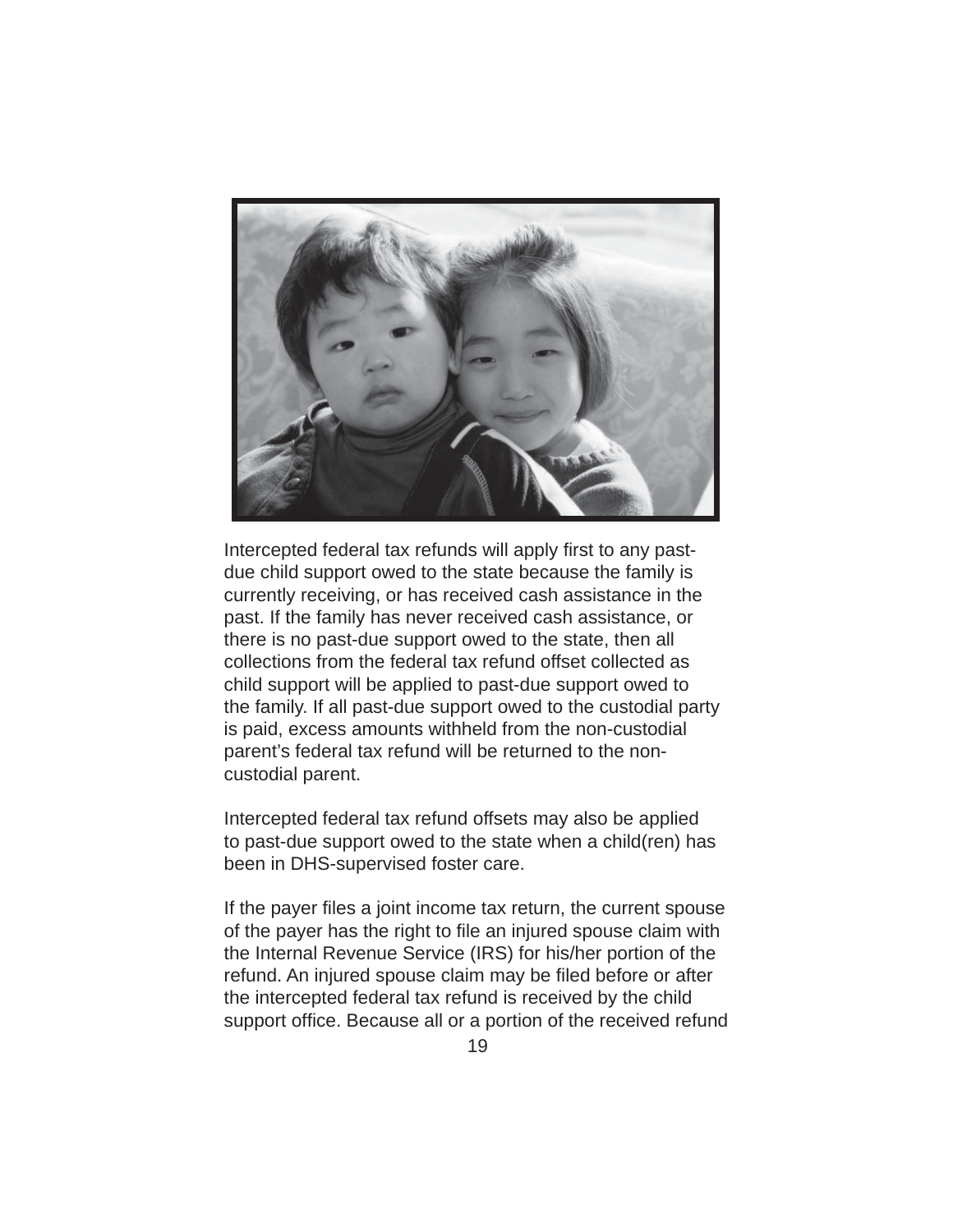may be returned to the IRS for an injured spouse claim, all intercepts received from joint tax returns will be held for six months before they are disbursed to the custodial party.

Intercepted state tax refund offsets will apply to all child support obligations as if the collection were an extra payment directly from the non-custodial parent. This means that, unlike federal tax refund collections, current support will be paid first, then past-due support to the family, then any past-due support owed to the state.

#### **Consumer (credit bureau) reporting**

The Friend of the Court must report to a consumer reporting agency (credit bureau) the past-due amount for each payer with two or more months of unpaid support. Lenders will often obtain a person's credit report from a consumer reporting agency when deciding whether to approve a loan or other credit to the person. If the credit report shows a history of untimely support payments or a large past-due amount, the lender may deny the person a loan or other credit.

#### **Contempt of court (show cause) hearing**

If support is not paid on time, the Friend of the Court or a party to the court order may begin a contempt action (known as a "show cause" hearing) by filing papers requiring the payer to appear in court.

If the court finds the payer in contempt, the court may require a payment toward child support or send the person to jail. If it appears to the court that the payer may go to jail, the court is required to provide an attorney for a payer who cannot afford a private attorney.

If a payer does not appear for a "show cause" hearing, the judge may order a bench warrant for the payer's arrest so that (s)he may be brought before the court.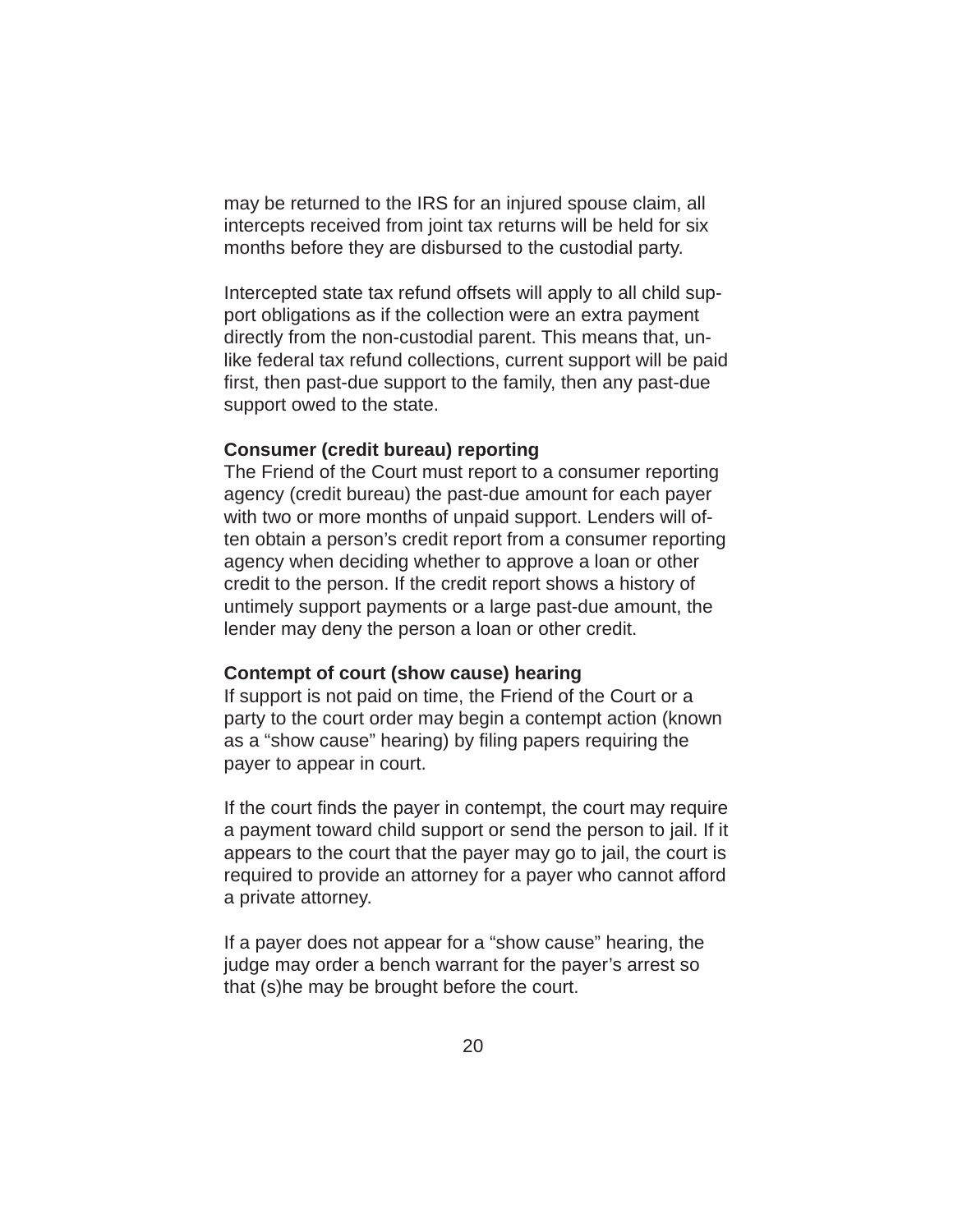### **Liens**

A lien is a claim against real or personal property. Once a person holding the property or the property title or ownership is informed of the lien, that person must not allow the property or property ownership to be transferred until the lien is released.

Property can be seized and the proceeds used to pay pastdue child support amounts if the payer is over two months behind in child support payments.

### **Passport denial**

The U.S. State Department reviews passport applications to see if past-due child support is owed. Passport applications may be denied if non-custodial parents:

- Are at least \$2,500 past-due in their child support obligations.
- Are not making payments agreed upon in a payment plan.

### **License suspension**

Driver's licenses, occupational licenses and recreational/ sporting licenses may be suspended for non-custodial parents who:

- Are at least two months behind in paying their child support obligations.
- Are not making payments agreed upon in a payment plan.
- Fail to appear for a show cause hearing.

An occupational license from a state, county, or municipal board or agency is required for some occupations, professions, or vocations (for example, electricians, realtors, barbers, plumbers). Recreational and sporting licenses include licenses for hunting, fur harvesting, or non-commercial fishing.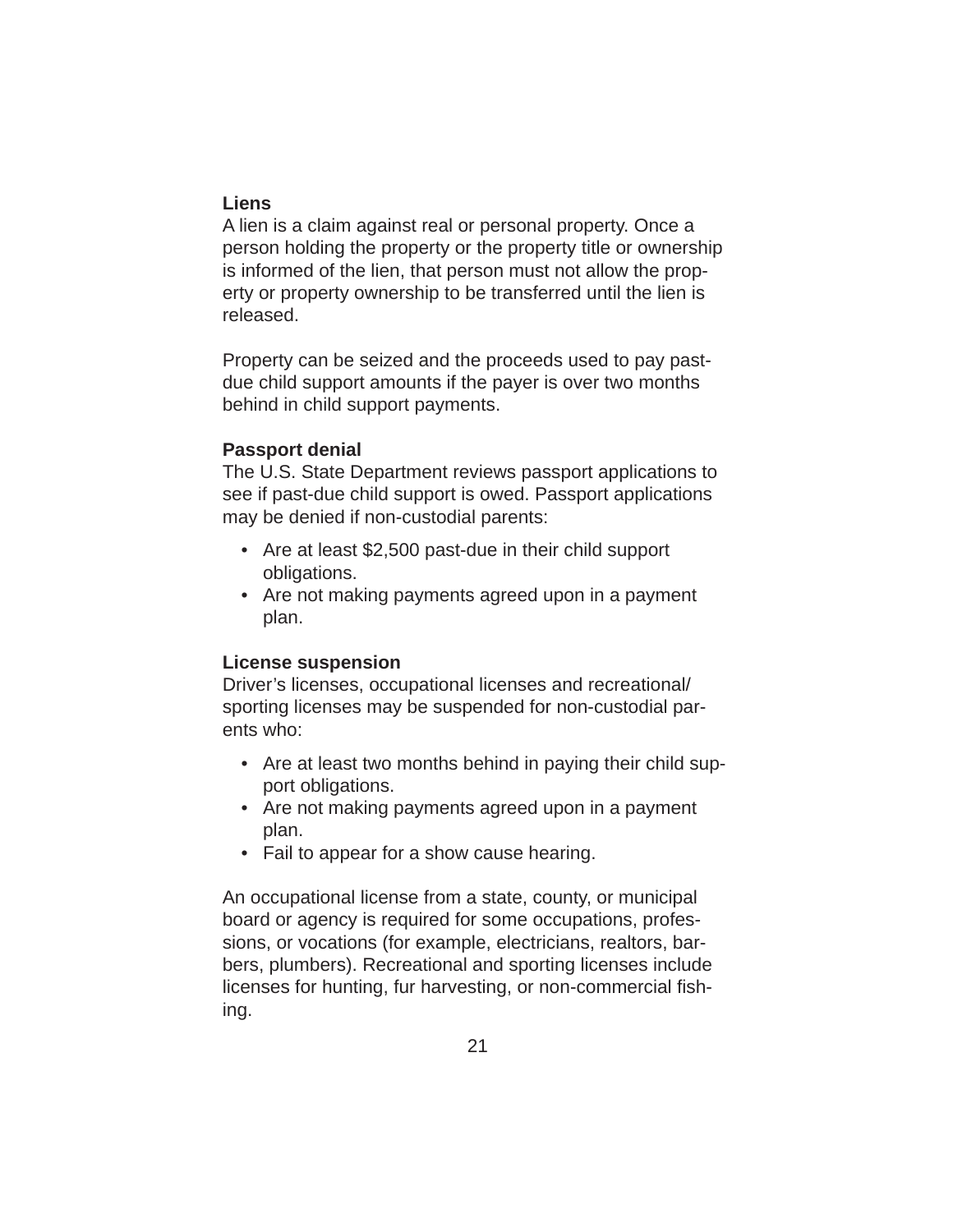

# **What happens when one parent does not live in Michigan?**

The most difficult cases to enforce are those in which the non-custodial parent lives in one state and the child and custodial party live in another. However, all states must provide child support services regardless of where the other parent lives. For example, when a custodial party lives in another state, Michigan collects child support from the non-custodial parent and sends the support to the other state.

Federal law requires states to work together to establish and enforce a child support order. State child support agencies must help each other in handling requests for assistance.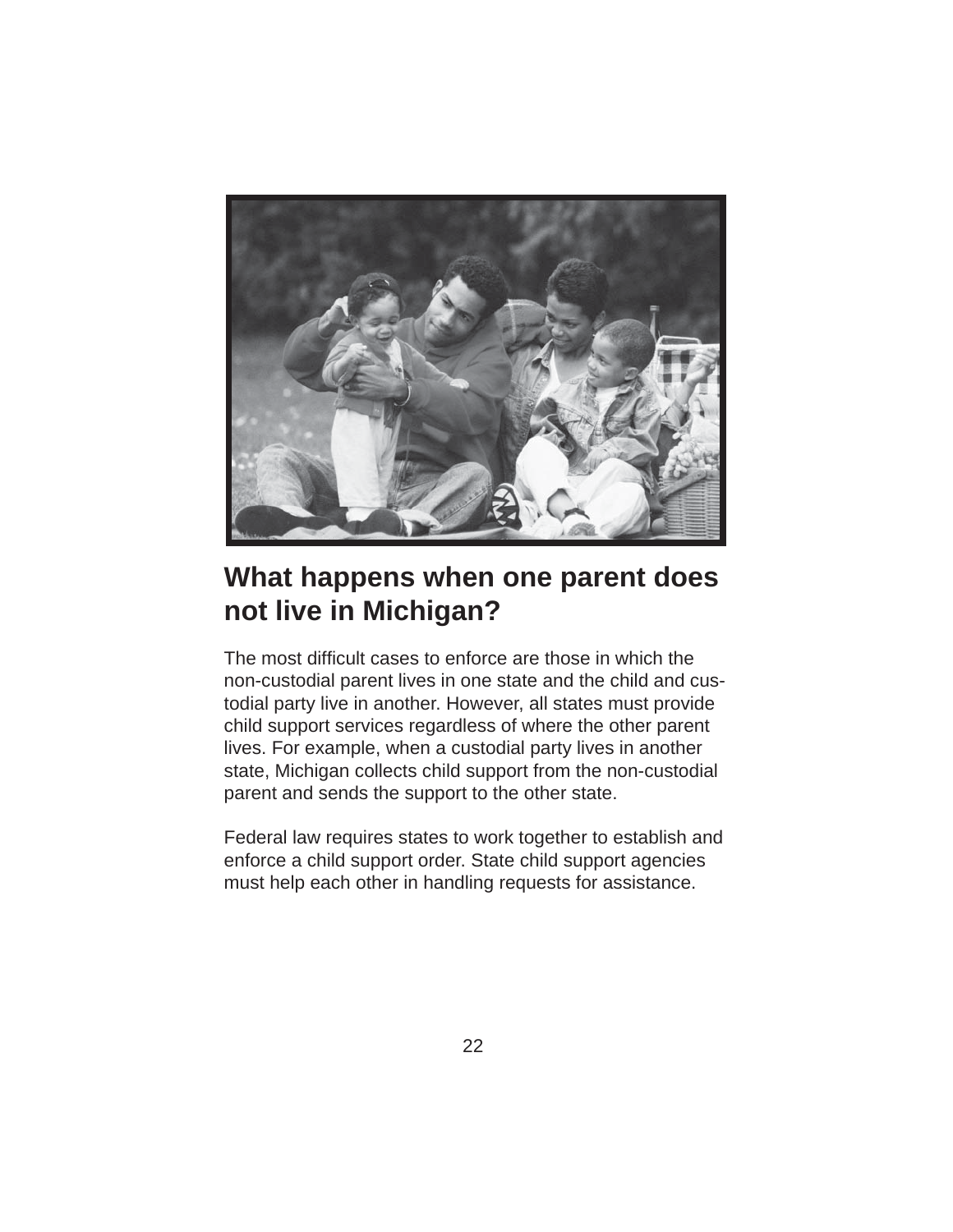# **You make a difference!**

As you work with the child support program to establish a financial partnership in support of your child, remember that not all solutions to child support problems are within your control. The legal rights of all parties must be guarded, and sometimes laws that protect the rights of one parent may seem unfair to the other.

The more you know about Michigan's child support program, the better you will be able to exercise your rights and responsibilities under the law, and the more successful you will be in providing support to your child.

# **Need more information?**

If you would like more information about the child support program in Michigan, you may call: **1-866-540-0008** or **1-866-661-0005**.

Or you may view the Michigan Child Support Web site at: https://www.misdu.com/Secure/Portals/0/AllocationDistributionExplanation.pdf.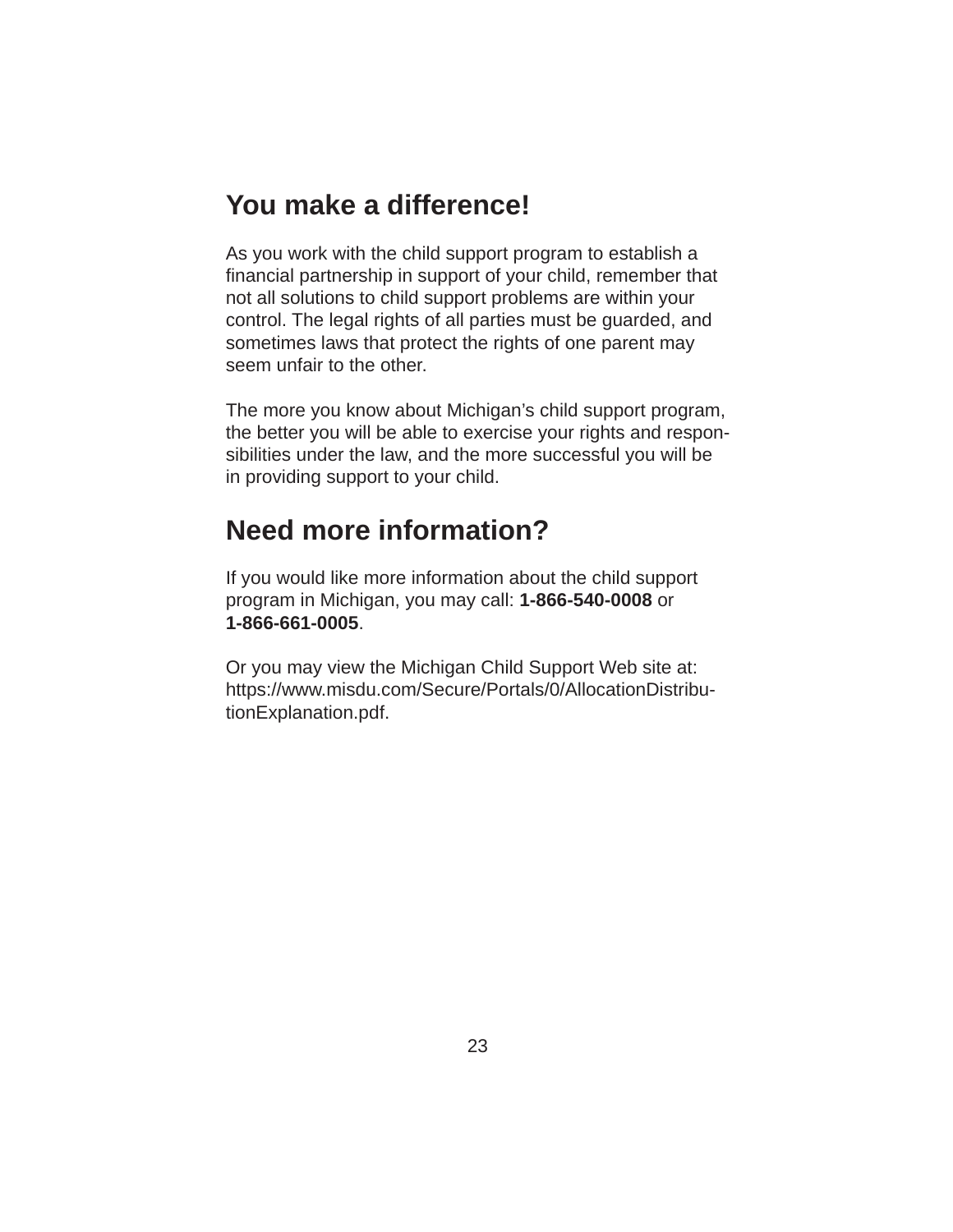# **FOR FUTURE REFERENCE**

In the spaces below, you may list the contact information for the people who are handling your case.

### **Child Support Specialist:**

| Name. | - - | -- |  |  |  |
|-------|-----|----|--|--|--|
| Phone |     |    |  |  |  |

### **Prosecuting Attorney's Office:**

| Name     |  |  |  |
|----------|--|--|--|
| Phone    |  |  |  |
| Location |  |  |  |
|          |  |  |  |

### **Friend of the Court:**

| Name     |  |  |
|----------|--|--|
| Phone    |  |  |
| Location |  |  |